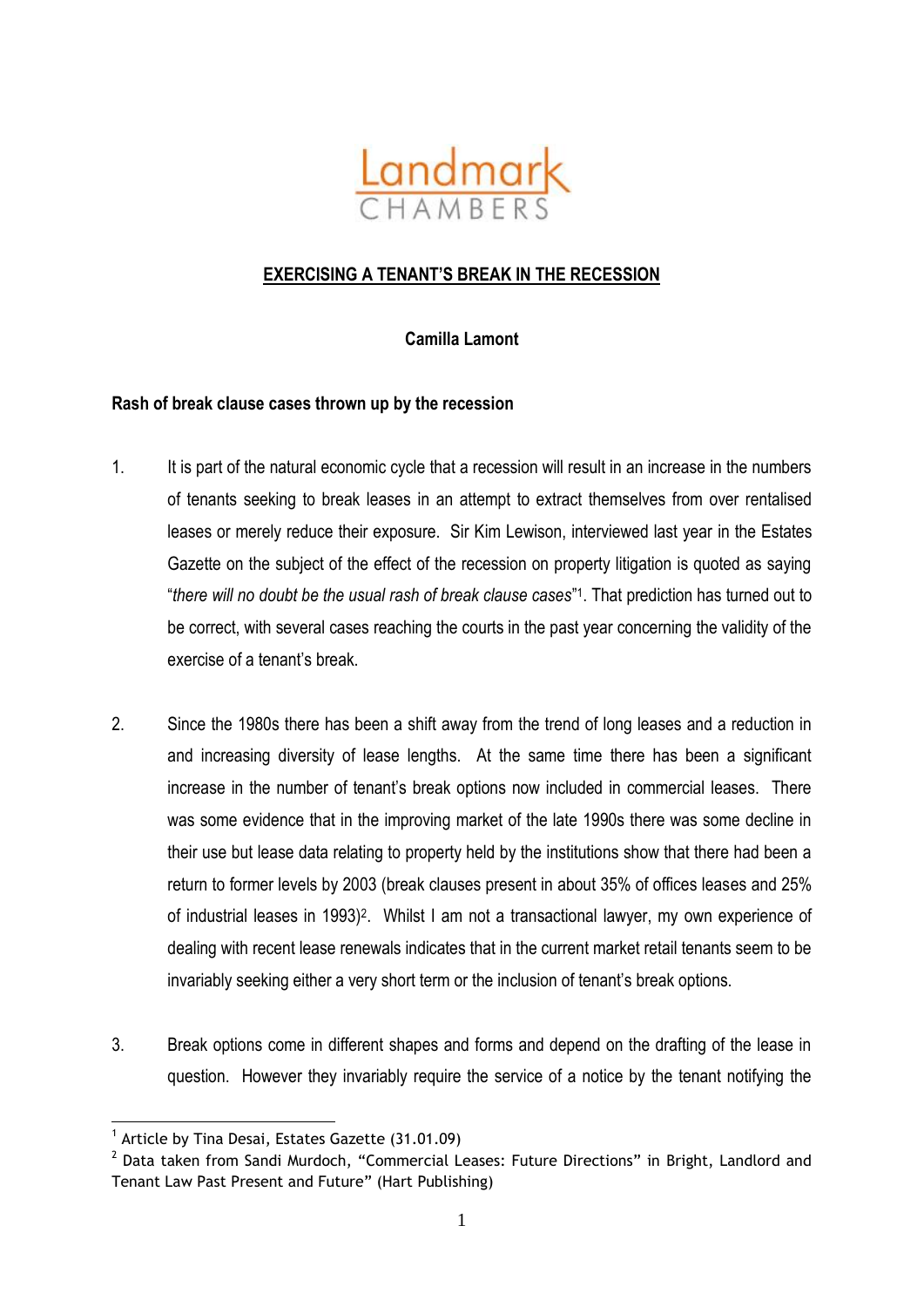landlord that it seeks to exercise the break in accordance with the lease terms. The exercise of the break is frequently made conditional upon other matters, such as payment of outstanding rent, the giving up of vacant possession and in some cases (although rarer now) compliance by the tenant with other covenants in the lease, including compliance with its repairing obligations.

4. The Code for Leasing Business Premises in England and Wales 2007 ("the Business Lease Code") seeks to promote fairness by ensuring that tenant's breaks are not made subject to stringent and practically unattainable conditions. The Landlord Code set out therein provides that,

> "The only pre-conditions to tenants exercising any break clauses should be that they are up to date with the main rent, give up occupation and leave behind no continuing subleases. Disputes about the state of the premises, or what has been left behind or removed, should be settled later (like with normal lease expiry)."

#### **Key concepts**

- 5. The failure to serve a valid notice in time or to comply with conditions to which the break is made subject, can have drastic consequences for obvious reasons. Breaks are not often rolling and the tenant may lose the opportunity to break the lease for a further 5 or 10 years. The loss involved can quite often be staggering.
- 6. This is an area of law where technicalities matter. In **Hexstone Holdings Ltd v AHC Westlink Ltd [2010] EWHC 1280 (Ch)** the validity of the notice was challenged by the landlord on the grounds that the notice had not been given by the tenant but rather by an associated group company. The tenant submitted that the landlord's arguments were "unattractive and opportunistic" but Edward Bartley Jones QC (sitting as a deputy high court judge) rejected that submission in the following passage, which could usefully be cited by a party running a technical point in future:

"[The tenant] was, by clause 7 of the Underlease, given a contractual right which it had to exercise in accordance with the terms of that contractual right and certain basic principles of law where agency was involved. There is nothing "unattractive and opportunistic" in a landlord saying that a contractual right has not been exercised in accordance with its terms (nor in a landlord saying that the requirements of the general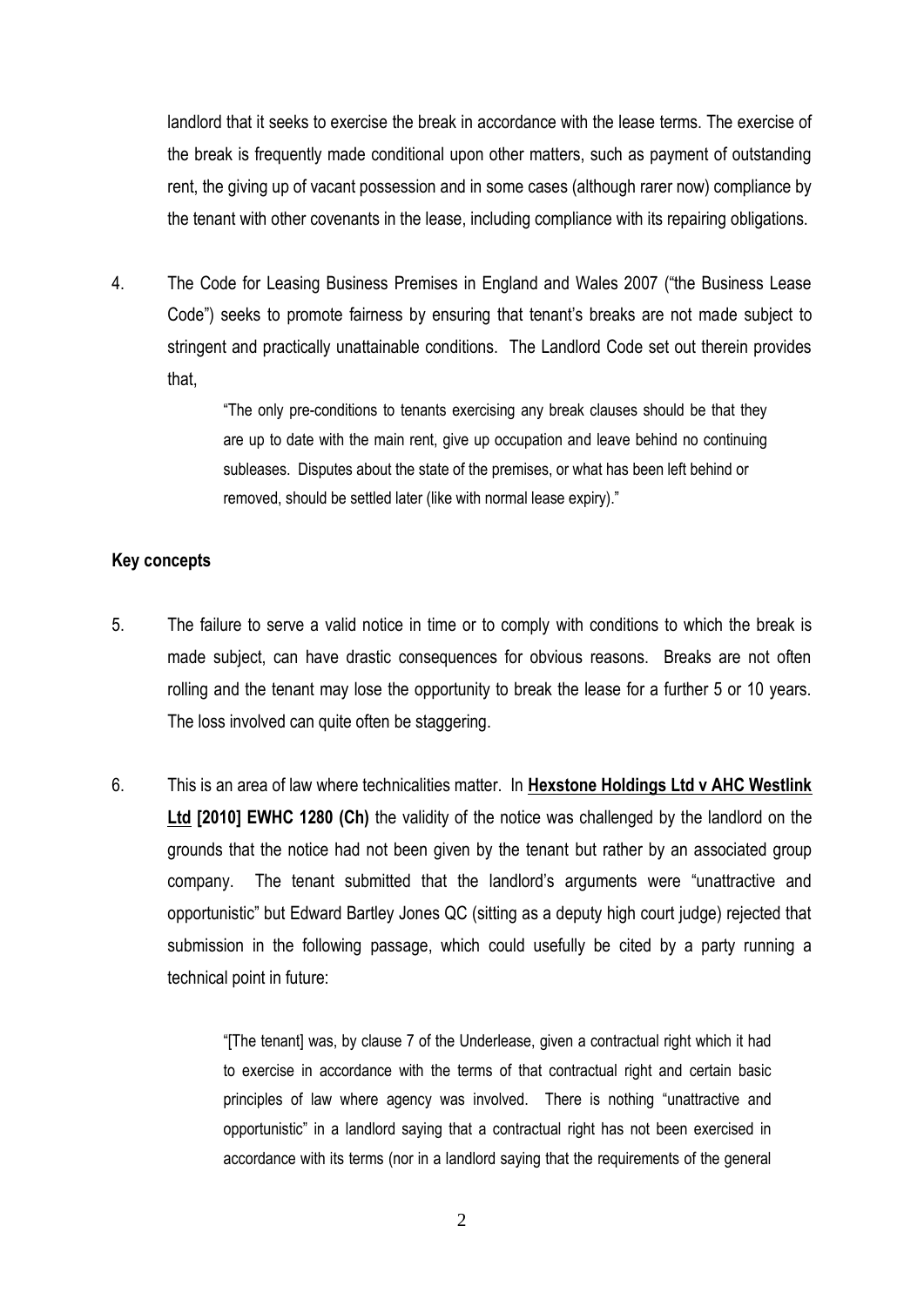law in respect of the service of notices by agents have not been fulfilled). It may, perhaps be, that the requisite "general agency" could have been established in this case by AHC by different evidence. But there is nothing "unattractive and opportunistic" in [the landlord] saying that [the tenant] has failed to adduce such evidence at trial."

- 7. In some cases errors in notices will be saved as a matter of construction on the reasonable recipient test expounded in *Mannai Investment Co Ltd v Eagle Star Life Assurance Co Ltd* **[1997] AC 749, HL**.
- 8. *Mannai* itself concerned the validity of tenant's break notices which were required (under clause 7(13) of the two leases) to take effect at the expiry of the third year of the term (13 January 1995). The tenant served break notices referring to clause 7(13) of the lease, and which were otherwise valid, save that they gave notice to determine the leases "on January 12, 1995". The House of Lords held that the notices were valid because the reasonable recipient would have understood that the tenant was intending to break the leases in accordance with clause 7(13), namely on 13 January 1995 and not seeking to do something which he had no right to do (namely terminate the leases on 12 January). The reasonable recipient test was expressed thus by Lord Steyn (at 767D),

"The construction of the notices must be approached objectively. The issue is how a reasonable recipient would have understood the notices. And in considering this question the notices must be construed taking into account the relevant objective contextual scene."

## And at 772G-H,

"The question is not whether 12 January can mean 13 January: it self-evidently cannot. The real question is a different one: does the notice construed against its contextual setting unambiguously inform a reasonable recipient how and when the notice is to operate under the right reserved?"

9. It is important to appreciate that the *Mannai* case itself was one where the break clause in the lease in question did not require that the notice itself specify the correct termination date. As Lord Hoffmann said at 776

3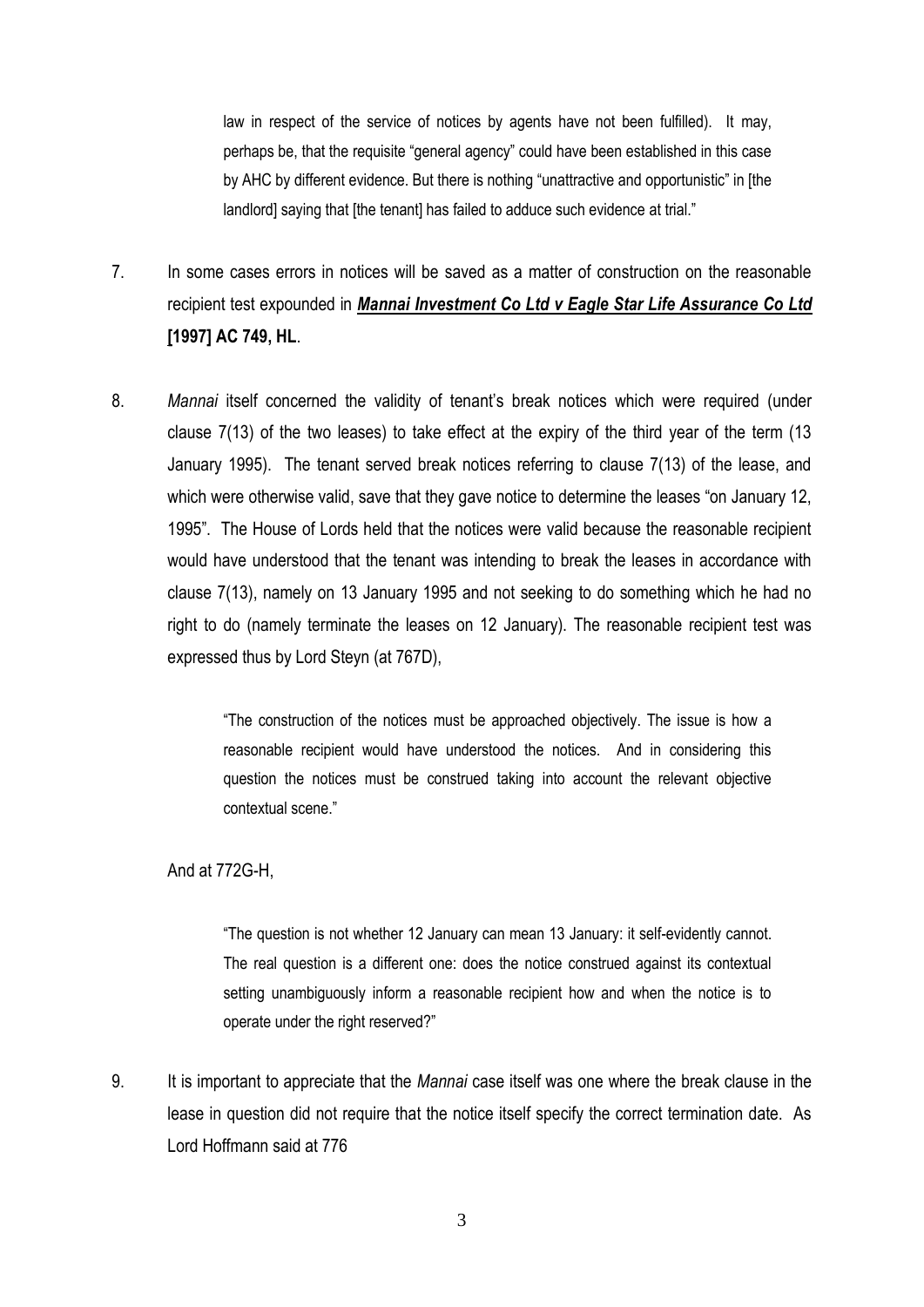"If the clause had said that the notice had to be on blue paper, it would have been no good serving a notice on pink paper, however clear it might have been that the tenant wanted to terminate the lease. But the condition in clause 7(13) related solely to the meaning which the notice had to communicate to the landlord"

10. Of course the lease may contain mandatory requirements of "the blue paper kind". In such cases the mandatory requirement must be strictly complied with and *Mannai* will be of no assistance in the event of non compliance. For example, in *Claire's Accessories UK Ltd v Kensington High Street Associates LLC* [2001] PLSCS 112, a landlord's break notice was ineffective even though it had been served on the tenant's employees at the premises because the lease required all notices to be served on the tenant at its registered office. This demonstrates the importance of reading the lease as a whole (and not just the break provision in question) before serving a notice. It is crucial to look to see what, if any, are the prescribed requirement of service of notices more generally. In *Orchard (Developments) Holdings Plc v Reuters Ltd [2009] 16 EG 140*, if reliance on a faxed notice was to succeed it was essential that the landlord be shown to have acknowledged receipt in writing at the very latest before the break was to take effect. This had not been the case and so the purported break was ineffective. Similar reasoning applies to cases where the notice is given by or to the wrong party. In these cases, the error is a "blue paper kind" and it matters not what the reasonable recipient would have understood by the notice

## **Exercising the Right by Notice**

## **Identifying the correct giver and recipient of the notice**

- 11. This falls into two parts: who is required to give the notice and on whom is the notice required to be served? This is perhaps more difficult that one would imagine at first sight. Further, does the relevant contractual provision require that the name of the landlord/ tenant be actually specified in the notice? Even if it does not, it is usually good practice to include such information.
- 12. Usually the notice has to be given to "the landlord" or "the tenant". As we all know both reversions and unexpired residues can change hands numerous times during the duration of the term and the original parties to the lease may not have any current interest. It is therefore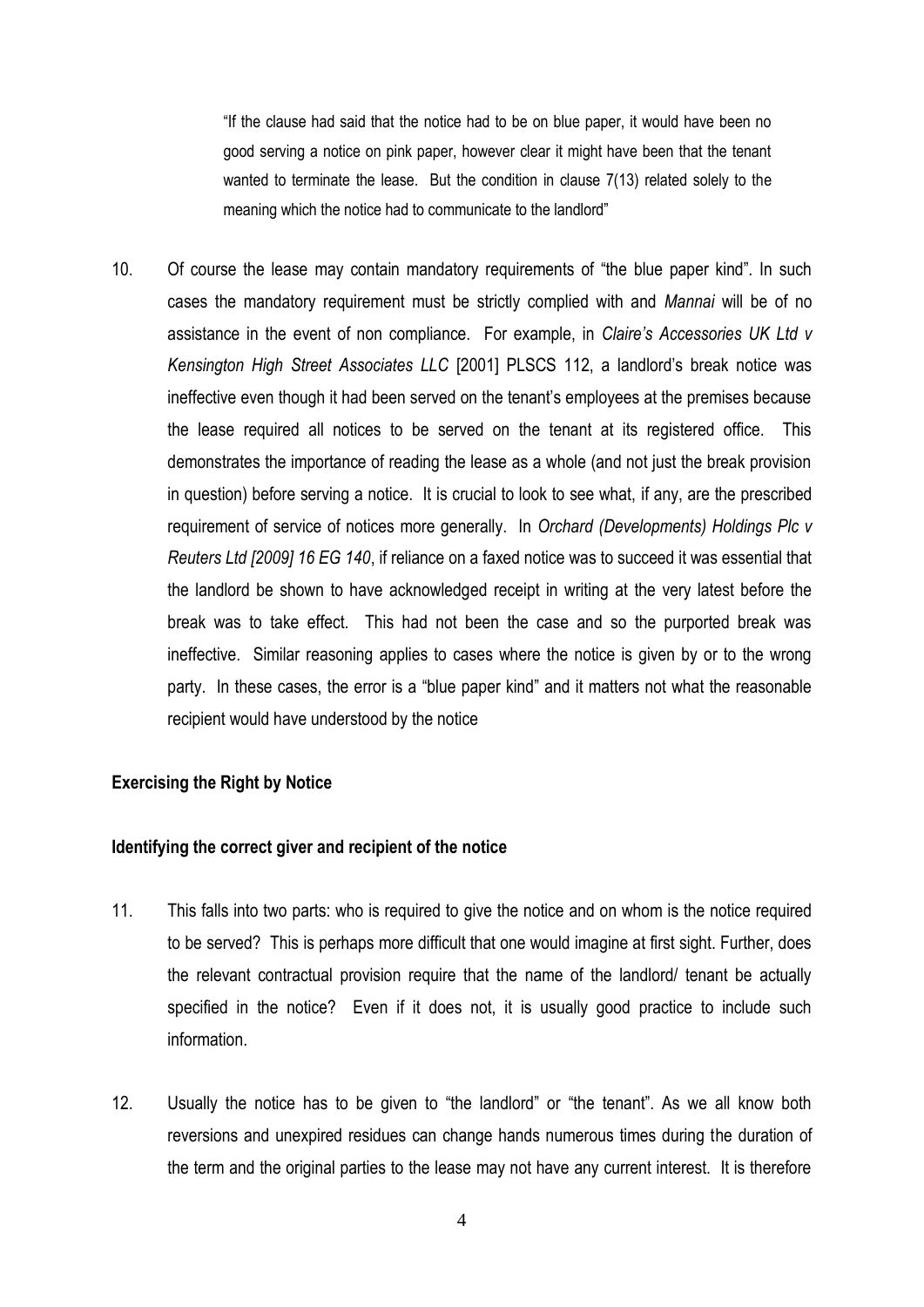important to get it right. Indeed the cases coming before the courts this year demonstrate that the most frequent "clanger" is indeed the failure to ensure that the notice is served on or by the right person.

13. If the lease, as is normal, requires the notice to be given by the tenant to the landlord, and in fact the notice is not so given, it is not permissible to fall back on *Mannai* principles of interpretation. In these cases, it does not matter if the recipient might have thought that the notice was validly given if in fact it was not. This requirement is therefore of the "blue paper" kind identified by Lord Hoffmann in *Mannai*.

#### **Notice not given to the landlord**

- 14. A leading Scottish case illustrates the danger of relying on what managing agents say and or on documents such as rent invoices etc. In **Ben Cleuch Estates Ltd v Scottish Enterprise [2006] CSOH35; [2006] PLSCS 57** the tenant, Scottish Enterprise, was held to have failed to terminate its lease effectively because it had served the break notice on the wrong party. One might therefore readily conclude that the tenant only had itself to blame. However, the facts warrant closer examination.
- 15. The tenant's lease contained a break clause that entitled it to terminate on one year's notice. The clause contained a number of conditions or requirements: in particular, in order to terminate the lease on 2 February 2006, the tenant had to give a written notice *to the claimant landlord* prior to 2 February 2005.
- 16. The actual landlord was the claimant, Ben Cleuch Estates Ltd, which was a subsidiary company of another company, B, which had been established as part of joint venture to invest funds in commercial properties. The claimant landlord had changed its name but the tenant was not told and invoices were sent in respect of rent by managers stating to be "acting as agents for B". Perhaps not surprisingly Scottish Enterprise served the notice on B.
- 17. Even though the notice had come to the attention of Ben Cleuch Estates Ltd, it was held at first instance by the Court of Session (Outer House) that the notice was not validly given because full compliance with the terms of a contractual break clause was necessary to effect the break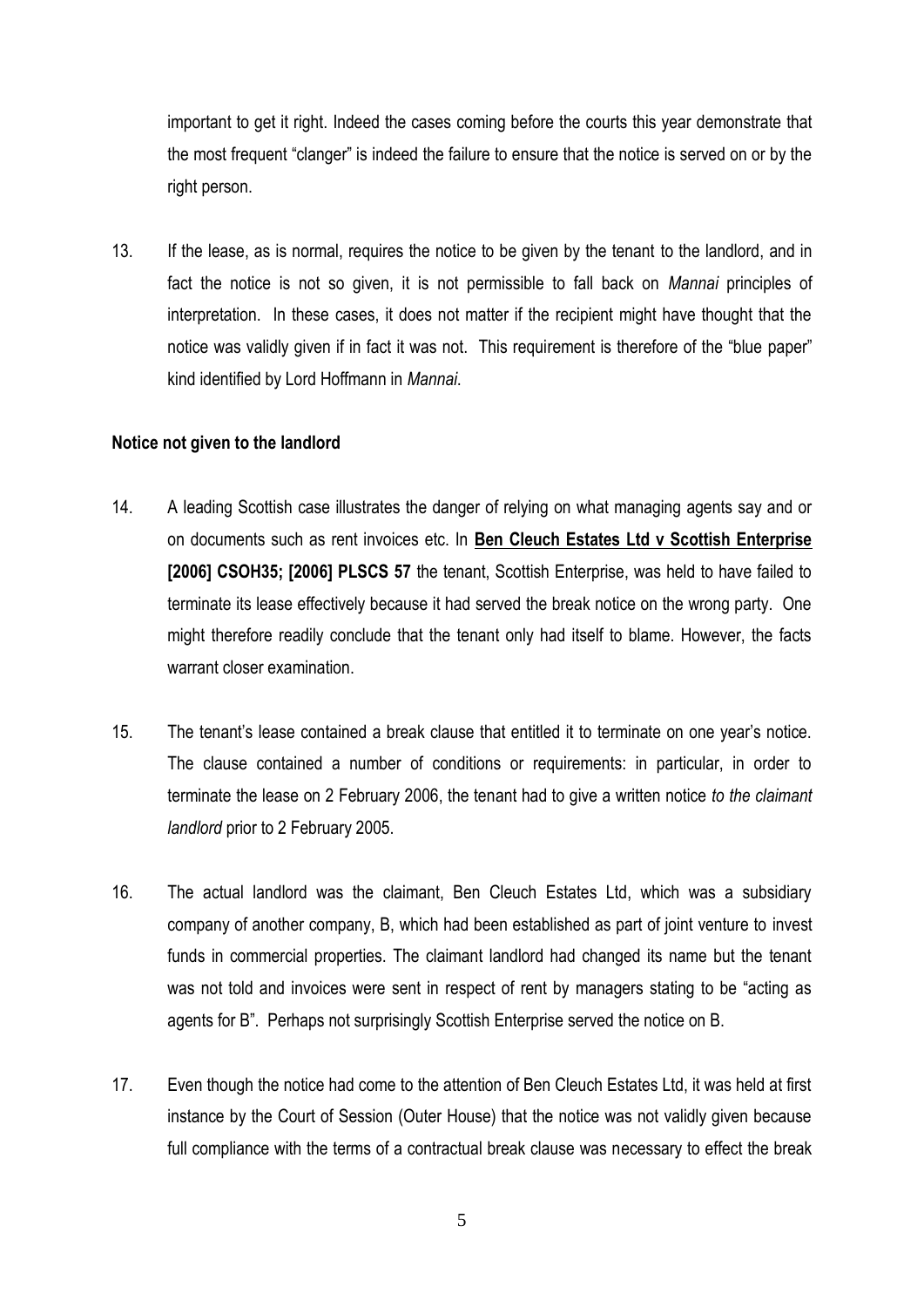and there was no such compliance since no notice had been given to the claimant landlord<sup>3</sup>. On appeal to the Court of Session Inner House, this part of the reasoning was upheld. It was expressly held that it mattered not how the notice would be construed to the reasonable recipient landlord as the notice had quite simply not been served on the landlord at all. However, on appeal the harshness of the decision was mitigated in that the Inner House held that the actual landlord, Ben Cleuch Estates Ltd, was personally barred in all the circumstances from denying that B was the landlord and therefore from denying the validity of the break notice. This represents a fair result in light of the fact that the rent invoices served on the tenant had specified that B was the landlord and the tenant had relied on that in serving the break notice on B. On the facts one would expect a similar result in the English courts through the operation of ordinary principles of estoppel.

- 18. This case illustrates the strictness of the principle that where the exercise of an option is made conditional, the conditions will generally be construed as conditions precedent which must be strictly complied if the option is to be validly exercised. It also illustrates how important it is to research the true position before serving any notice. An estoppel argument may not be open to the tenant on the facts, in which case it will be held to have invalidly exercised the break.
- 19. The *Ben Cleuch* decision was recently followed in the Scottish courts where it was held that indirect receipt of the notice by the actual landlord would not suffice if the notice was actually served by the tenant on another person. In **Batt Cables Plc v Spencer Business Parks Ltd [2010] SLT 860** Lord Hodge held that he was bound by *Ben Cleuch* to treat the question of whether the notice was given to the landlord as a separate and prior question to the understanding of the reasonable recipient as to the meaning of the notice. In that case the break notice was addressed to and served upon the asset management surveyor based at one of the defenders' associated companies and not to the defenders, who were the landlords.

<sup>1</sup> 3 There is currently some debate as to whether or not the *Ben Cleuch* decision would go the same way in the English and Welsh courts. My own view is that the harshness of the decision stems from the fact that Ben Cleuch got the notice indirectly because it shared directors and registered office with B. In England the position might be distinguished. In *Townsends Carriers Ltd v Pfizer Ltd*  (1977) 33 P&CR 361 at page 366 Megarry V-C said that "*I do not think that a requirement to "give" notice is one that excludes the indirect giving of notice. The question is whether the notice has been given, not whether it has been given directly. If the note emanates from the giver and reaches the ultimate recipient, I do not think that it matters if it has passed through more hands than one in transit*." However this reasoning was rejected on appeal by the Court of Session (Inner House) in *Ben Cleuch* [2008] CSIH 1.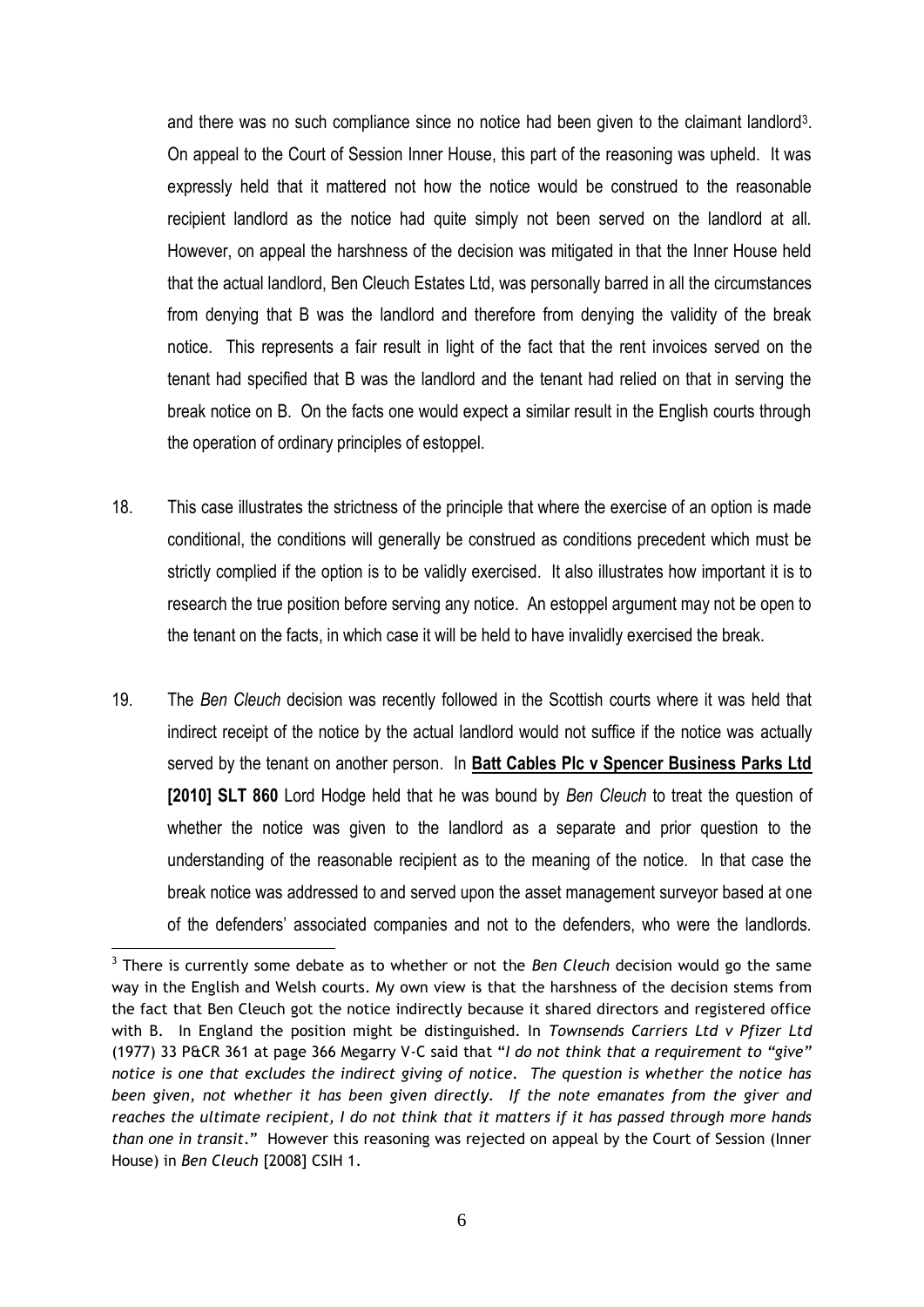Lord Hodge held that "the requirement to give notice to the landlords excludes the indirect giving of notice, contrary to the view of Megarry VC in *Townsends Carriers Ltd* in relation to the English law of landlord and tenant". This implicit distinction leaves the point open in this jurisdiction. However, in that case, the surveyor who was served with the notice did in fact have express authority to receive correspondence for the landlord and so the tenant was held to have successfully exercised the break. It did not matter that the notice was addressed to him at another subsidiary company because he was the intended recipient and in fact he did have authority to accept service for the landlords. The fact that there was a misnomer as to the identity of the landlord was held not to have been material.

- 20. Service on the wrong landlord will also invalidate a break notice in this jurisdiction. In **Standard Life Investments Property Holdings Ltd v W&J Linney Ltd [2010] EWHC 480 (Ch)**, a notice was held to be invalid because it had been served on the wrong party. In that case the original landlord had disposed of its reversion (by way of an overriding lease) to Standard Life before the tenant purported to exercise a break option. The tenant served the notice on the original landlord and not on its current landlord, Standard Life. Under the break option the notice had to be served on "the landlord".
- 21. Lewison J rejected an argument that service on the original landlord would suffice merely because the original landlord was defined as "the landlord" in the Lease. The parties to the lease must have contemplated that the reversion would change hands. A former landlord would have no interest in checking whether the conditions applicable to the exercise of the break clause had been complied with and would have no interest in communicating with the current landlord. One such condition was the giving of vacant possession, which could only be given to the current landlord. It could not be contemplated that the tenant would move out of the premises and return the keys to the current landlord without having given any notice of its intention to do so.
- 22. Further, Lewison J rejected an argument based on the fact that a copy of the notice had been served on a third party whom the tenant claimed was acting as the landlord's managing agents. There was no evidence that this third party had any decision making power under the terms of the lease such as to entitle the giver of the notice to rely on certain provisions in the lease regarding service on persons with such power. Further the notice was not addressed to the landlord and it was not reasonable for the third party to have realised that this was a mistake.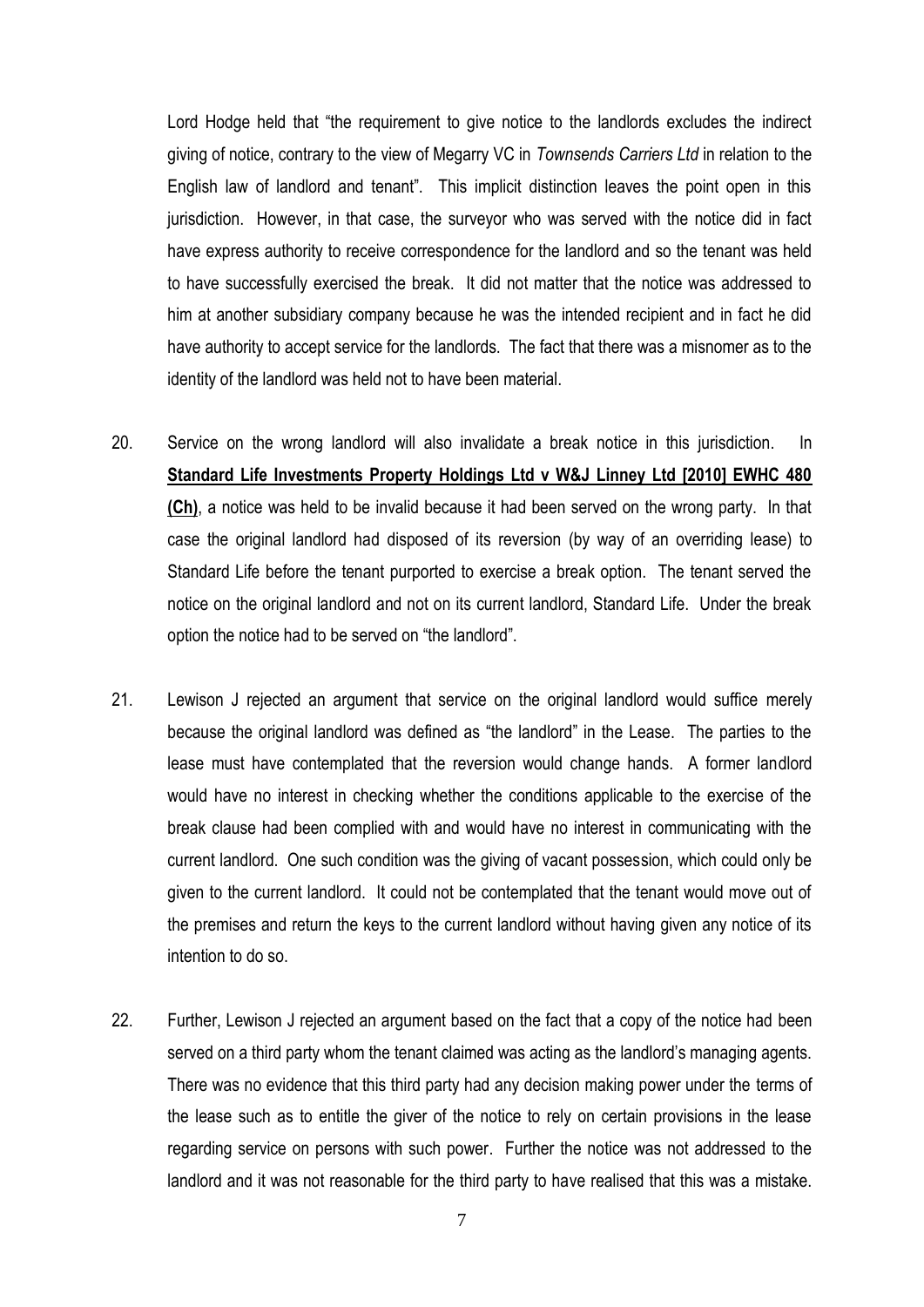The reasonable recipient of the letter and the notice would not have understood that it was meant to be addressed to the current landlord.

#### **Notice not given by the tenant**

- 23. Similar considerations apply where the notice is given by the wrong party. There is a distinction here between those cases where the notice has simply not been given by the tenant or a person authorised by the tenant at all. In these cases, *Mannai* will never come to the rescue. In other cases the notice might have been given by an agent with the authority of the tenant. The issue then arises as to whether misnomer regarding the identity of the tenant (or the failure to make the agency clear in the case of an undisclosed agent) passes the *Mannai* test.
- 24. In **Prudential Assurance Co Ltd v Exel UK Ltd and another [2009] EWHC 1350 (Ch); [2009] PLSCS 200** the landlord granted the two defendant companies, which were part of the same group, the tenancy of a warehouse commencing in April 2002 and expiring in April 2012. The second defendant was a dormant company and a wholly-owned subsidiary of the first defendant. By clause 7.2 of the lease, the defendants were entitled to determine it in March 2007 by giving the claimant not less than nine months' written notice and provided that: (i) they had paid the rents reserved up to the date of the expiry of the notice; and (ii) on such expiry, they delivered up the premises with vacant possession. Once the notice expired, the term would end but without affecting the rights of either party against the other in respect of any previous breach of covenant.
- 25. In June 2006, a solicitor purporting to act under the break clause on behalf of the defendants sent the claimant a break notice that referred only to the first defendant. The claimant therefore took the view that the notice was invalid since it had been served without the authority of both defendants, as tenants. The court had to decide a number of issues. This paper deals only with the issue whether the notice was effective under the break clause.
- 26. The notice was held to be ineffective. In order to be effective, a break notice served by or on behalf of a tenant had to communicate clearly and unambiguously to the landlord that the party entitled to exercise the break provision was determining the lease on the permitted date. If a party other than the tenant gave the notice without stating that it acted as an agent, the notice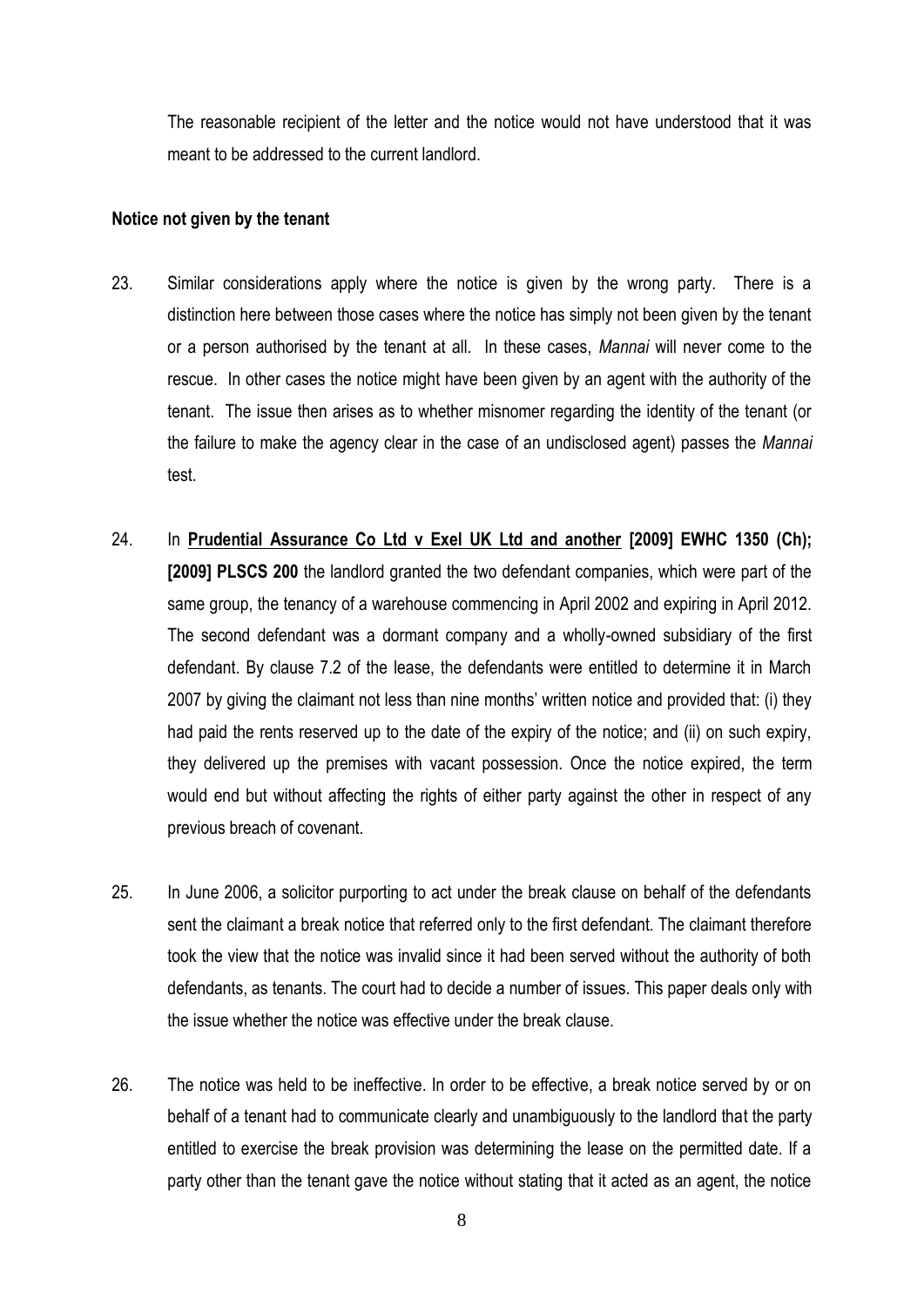would be valid provided that the giver of such notice was authorised to do so, and the landlord could act on the notice safely in the knowledge that it would be binding upon the tenant.

- 27. An objective approach was to be taken when construing a break notice. What had to be considered was how a reasonable person, in the light of the facts that could reasonably have been expected to be available to the parties, would have understood the notice. A mistake in the notice, even as to the identity of the party giving it, would not necessarily invalidate it, provided that its meaning was clear, the mistake was obvious and the recipient could safely rely on it.
- 28. However, in this case the notice was not a valid exercise of the break clause since it would not clearly and unambiguously have been understood by a reasonable recipient to be an effective notice. Its terms would generate doubt as to whether it had been served on behalf of the second defendant because the terms of the notice suggested that, although the second defendant was known to have been a lessee, the notice was not being served on its behalf. Material both in the notice and extraneous to it suggested that the omission of a reference to the second defendant in the notice was not accidental.
- 29. Likewise the fatal error in **Hexstone Holdings Ltd v AHC Westlink Ltd [2010] EWHC 1280 (Ch)** was the fact that the break notice had not been served by the tenant, but by an employee purporting to act for an associated company of the tenant. In that case the tenant company had been taken over by the Stobart Group. A letter was written to the landlord informing it that the tenant would change its name and be known as Edie Stobart Ltd. However, that name change never happened and Edie Stobart Ltd was in fact a separate company in the same group. A break notice was served in the name of Edie Stobart Ltd by a Mr. Nixon, an employee of that company. This point was picked up immediately by the landlord who claimed that the notice was invalid. The judge in that case held that, unless saved by some principle of the law of agency, the notice must be invalid since it was not given by the tenant under the underlease but by a third party.
- 30. In that case it was sought to be argued that Mr. Nixon and or Edie Stobart Ltd were agents for the tenant. There was a very complicated corporate structure in that case. The problem was that Mr. Nixon simply gave the notice in the name of Edie Stobart Ltd because he considered that company controlled the tenant. However, he could not point to any authority having been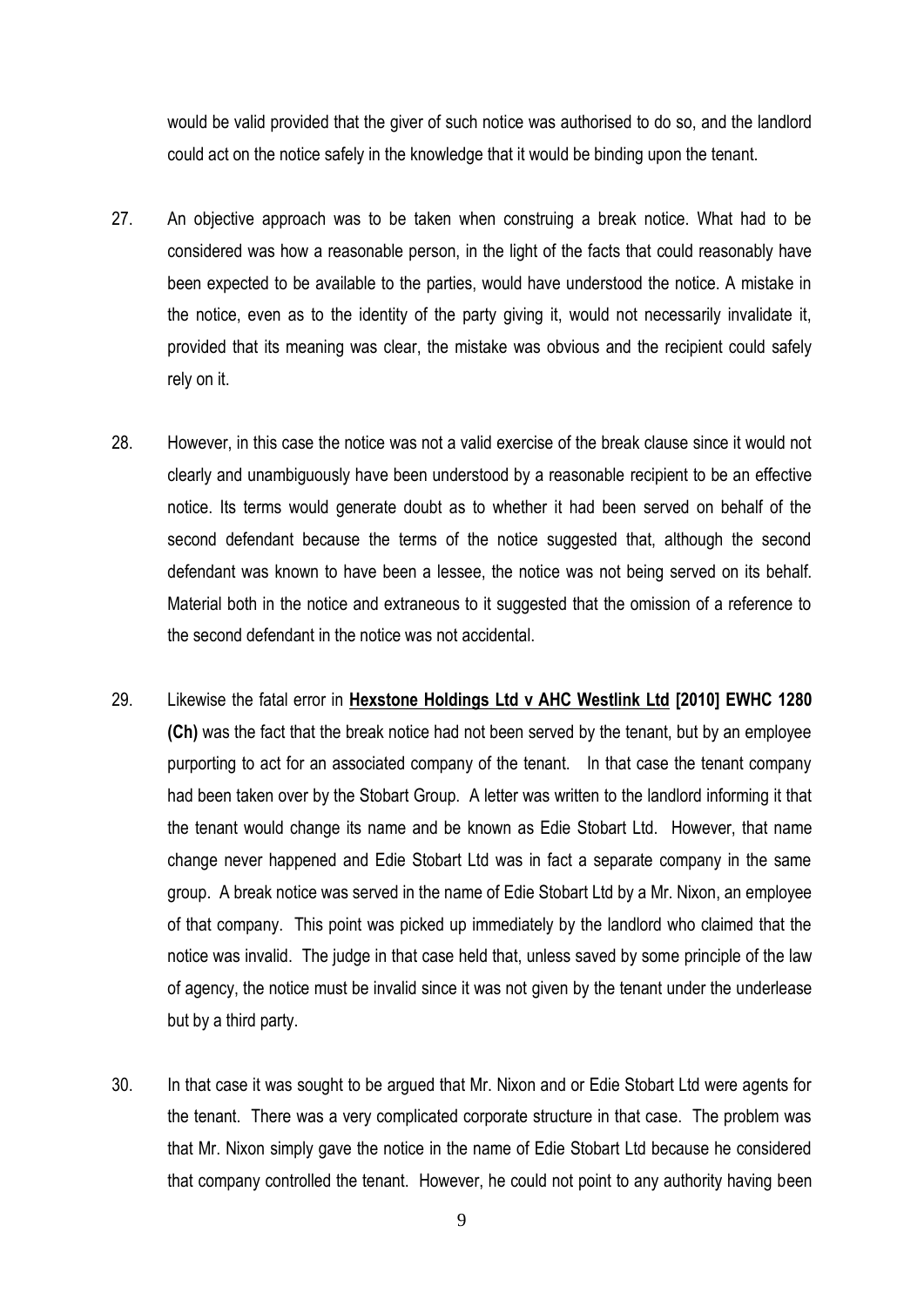given expressly by the directors of the tenant and there was no evidence to establish general agency. This case demonstrates the importance, if you act for a tenant in a similar position, of clarifying the basis of the instructions and adducing full evidence as to the chain of authority, particularly in group company situations. In *Hexstone*, it may have in fact been the case that authority had been given, but inadequate evidence was given at trial to satisfy the court that Mr. Nixon had authority to do that which he had purported to do.

- 31. However, even if an agency relationship had been established in that case, the notice would not have been saved because the notice failed to make any reference to the fact that the giver of the notice was acting as an agent. Therefore the reasonable recipient could not have safely acted on the notice in the knowledge it would be binding. The reasonable recipient would not have known of the agency and so would not have known whether the actual tenant had authorised it. Further, consistent with the Scottish decision in *Batt Cables*, the judge in *Hexstone* held that if a notice is given by the wrong person (which is not saved under principles of agency) it will not be saved by *Mannai*. A notice given by X without the authority of Y cannot be treated as a notice given by Y simply because the reasonable recipient would think that it was given by Y.
- 32. In Scotland, the courts appear to adopt a rather more lax application of Mannai in misnomer cases where the notice has been served in the name of the wrong party where the party wrongly named as the server had a separate identity. In **AWD Chase De Vere Wealth Management Ltd v Melville Street Properties Ltd [2009] CSOH**, Lord Glennie in the Outer House of the Court of Session held that *Mannai* did save a notice which had been served in the name of the wrong company (an associated company which had never been tenant) but with the tenant's authority. The solicitors in that case did have authority of the tenant to serve the notice. The solicitors had said that they acted for the tenant and referred to the lease. However the name of the tenant was incorrectly identified in the covering letter. In deciding whether the notice would have been potentially confusing to the recipient, the judge declined to place great weight on the English authorities in light of the very wide differences between the English and Scots law in the field of landlord and tenant law. In England an unlawful assignment without consent would still be an effective assignment whereas that was not the case in Scotland. Therefore the misnomer would not, in Scotland, have given rise to any real uncertainty as to whether or not there had been an effective assignment. A recipient, well advised, would know that his consent would have been necessary to effect an assignment and therefore he would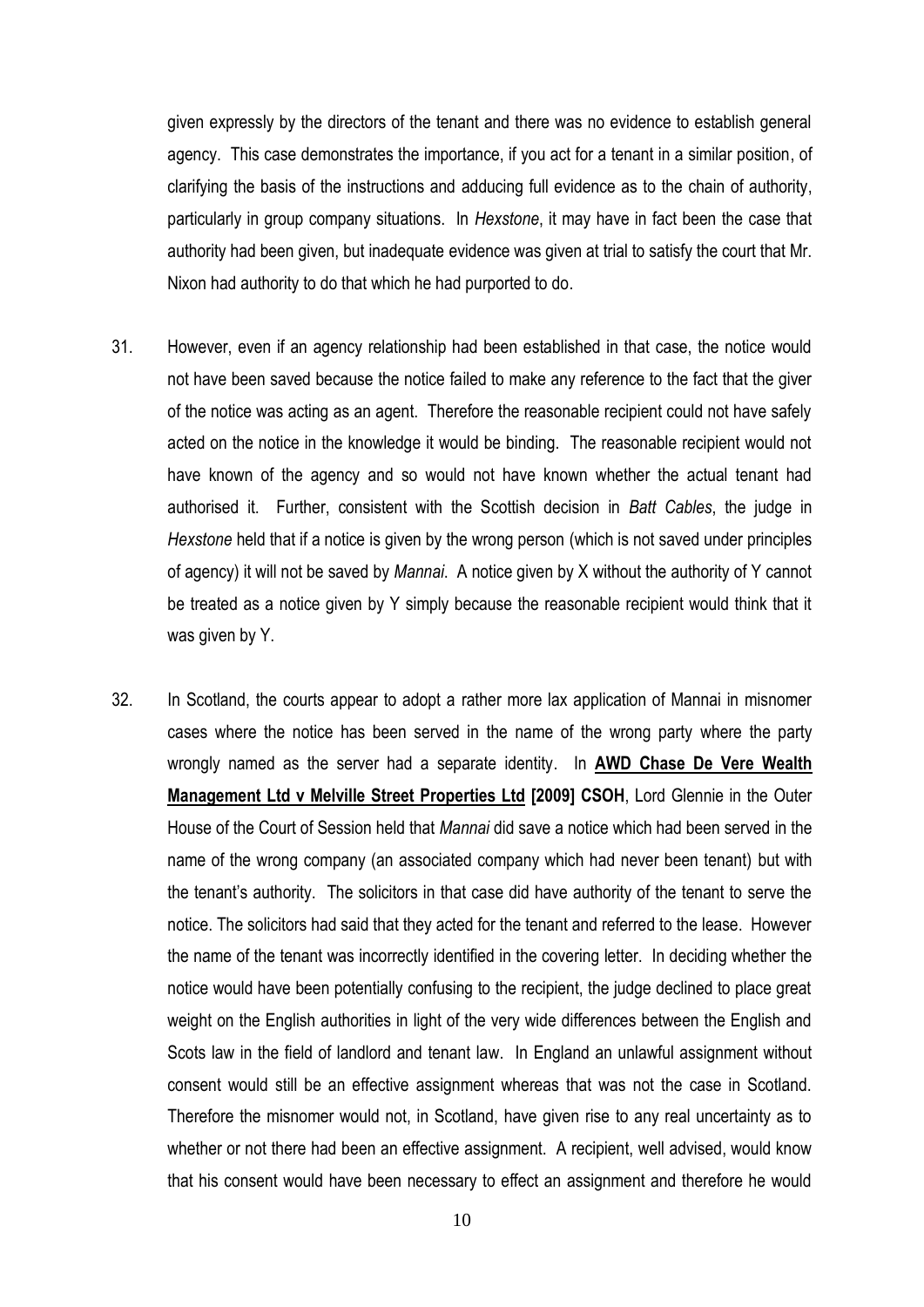assume that the solicitors who gave the notice probably acted for all the companies in the group and that in serving the notice he had simply got the wrong party. Therefore the notice was declared to be valid. It is doubtful that the same conclusion would have been reached in the English courts. The decision was probably unduly favourable to the tenant in that it appears doubtful that the possibility that the named party, wrongly believing itself to be tenant, had given instructions to serve the notice on its own behalf could really be discounted.

33. In one recent misnomer case, a break notice was held to be saved, applying *Mannai*. In **Baker Tilly Management Ltd v Computer Associates UK Ltd (11 December 2009, unreported)**. Baker Tilly Management Ltd was the tenant who applied for a declaration that it had validly exercised the break option on its lease. When the lease was granted the claimant tenant's name was "Baker Tilly Services Ltd". By the time the notice was served, the tenant had changed its name to "Baker Tilly Management Ltd" but the notice was erroneously served using the tenant's old name. It was therefore a classic misnomer case. Peter Prescott QC (sitting as a deputy of the High Court) held that the notice was valid. A distinction had to be drawn between the thing and the label attached to it. In that case the tenant had undergone no material change, it had simply changed its name. The landlord recipient had to be taken to know this and accordingly the break notice, despite the disparity in the names used by the tenant, was valid. It would not have been confusing to the reasonable recipient.

#### **Personal break clauses**

34. In some cases the break option might be drafted in such a way as to make it personal to the current tenant. It will usually require express words for a break option to be construed as being personal to a particular tenant. A question arises whether it can be exercised following assignment by the assignor or even on re-assignment to the tenant expressed to have the benefit of the break option.

# 35. This is exactly what happened in **Aviva Life and Pensions UK Ltd v Linpac Mouldings Ltd [2010] EWCA Civ 395, [2010] L & T R 10**.

36. This was a case in which Linpac, in 1986, took an assignment of two long leases of warehouse units (of 99 years at a rack rent). In the licence to assign, Linpac covenanted to comply with the covenants during the term. Linpac also negotiated a break option, personal to it and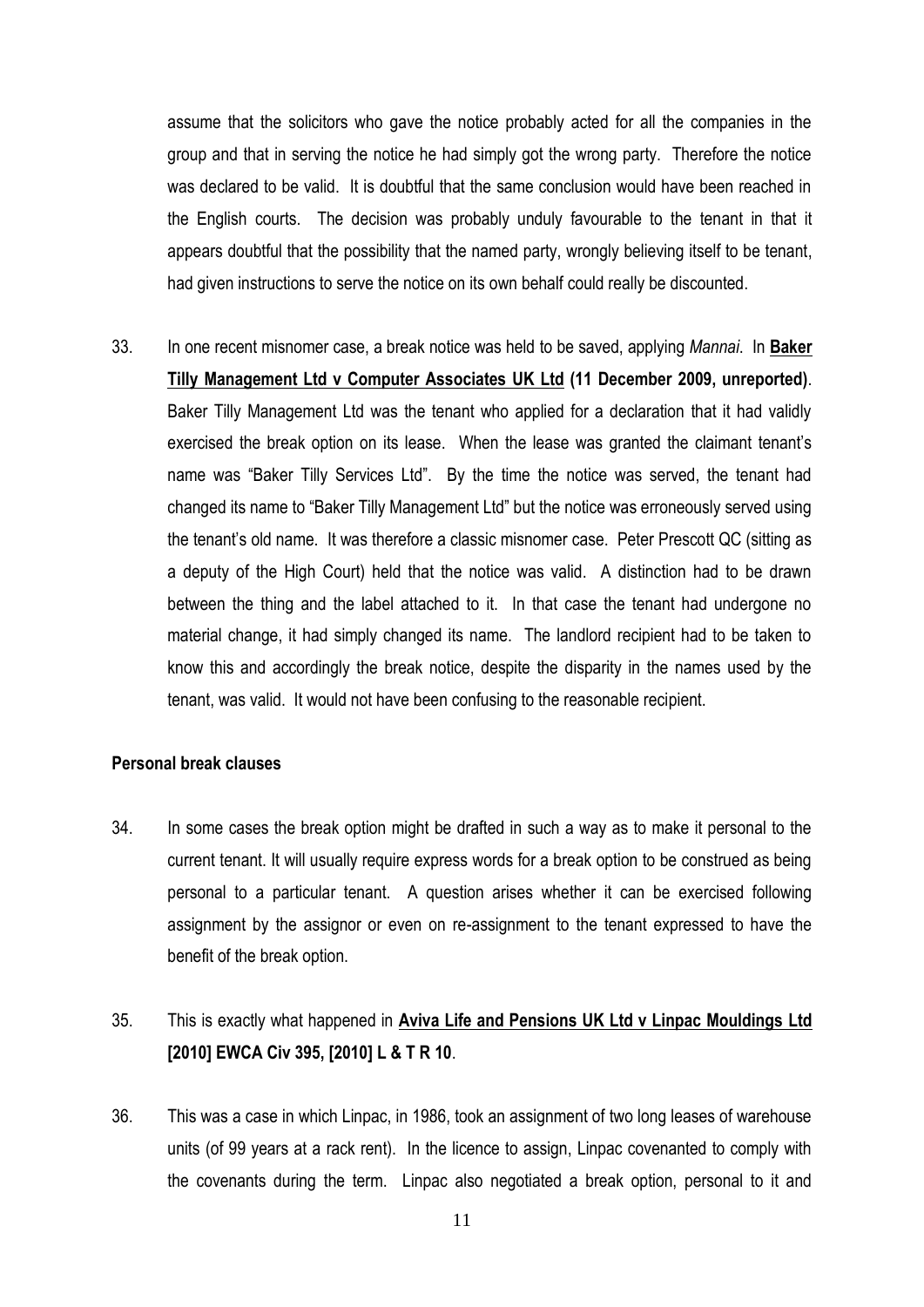exercisable on 1 December 2010. Subsequently it took a lease in 2005 of another unit for a long term. The lease defined the tenant as including successors in title. The lease contained a tenant's break option. The break option was conditional upon the tenant exercising the breaks in the earlier two licences. Subsequently the licences were varied so as to require simultaneous exercise of the breaks in both licences and the lease. In the lease the reference to the "tenant" in the break clause was also expressed to be personal to "Linpac as original tenant or any company forming part of the same group".

- 37. Linpac then sought consent to assign the leases (which was refused). It assigned anyway and following assignment the assignee and Linpac sought to exercise the break option.
- 38. The issue for decision was whether Linpac were able to exercise the break at a time when they had assigned the lease and were no longer tenant. Lewison J (at first instance) held not only that consent to assignment had not been unreasonably refused but that Linpac could not exercise the option at any time either after it had assigned the leases but before it re-acquired them or after it reacquired them.
- 39. The second element of the decision was appealed, namely that Linpac could not exercise the break once it had assigned the lease. The Court of Appeal dismissed the appeal in construing all of the break options as not being exercisable by Linpac once it had assigned the leases.
- 40. As all of the break options were conditional upon exercise of the other break options, if the new lease did not permit Linpac to exercise the break once it had assigned the 2005 lease, then it would not be able to exercise the breaks in either of the 1986 licences either. This is precisely what the Court of Appeal decided. Further the Court of Appeal went on to hold that in any event on their own terms the 1986 licences did not permit the break to be exercised after assignment of the lease in each case.
- 41. Etherton LJ gave the main judgment in the Court of Appeal. He outlined several relevant factors. The instruments in question were to be construed so as to give effect to the intention of the parties, to be ascertained in the light of the commercial purpose and context of the documents and the factual setting known to the parties. In the ordinary way, a break option is usually an incident of the leasehold estate, the benefit and burden of which would pass with the term and the reversion. Even if technically possible, a provision for a former tenant to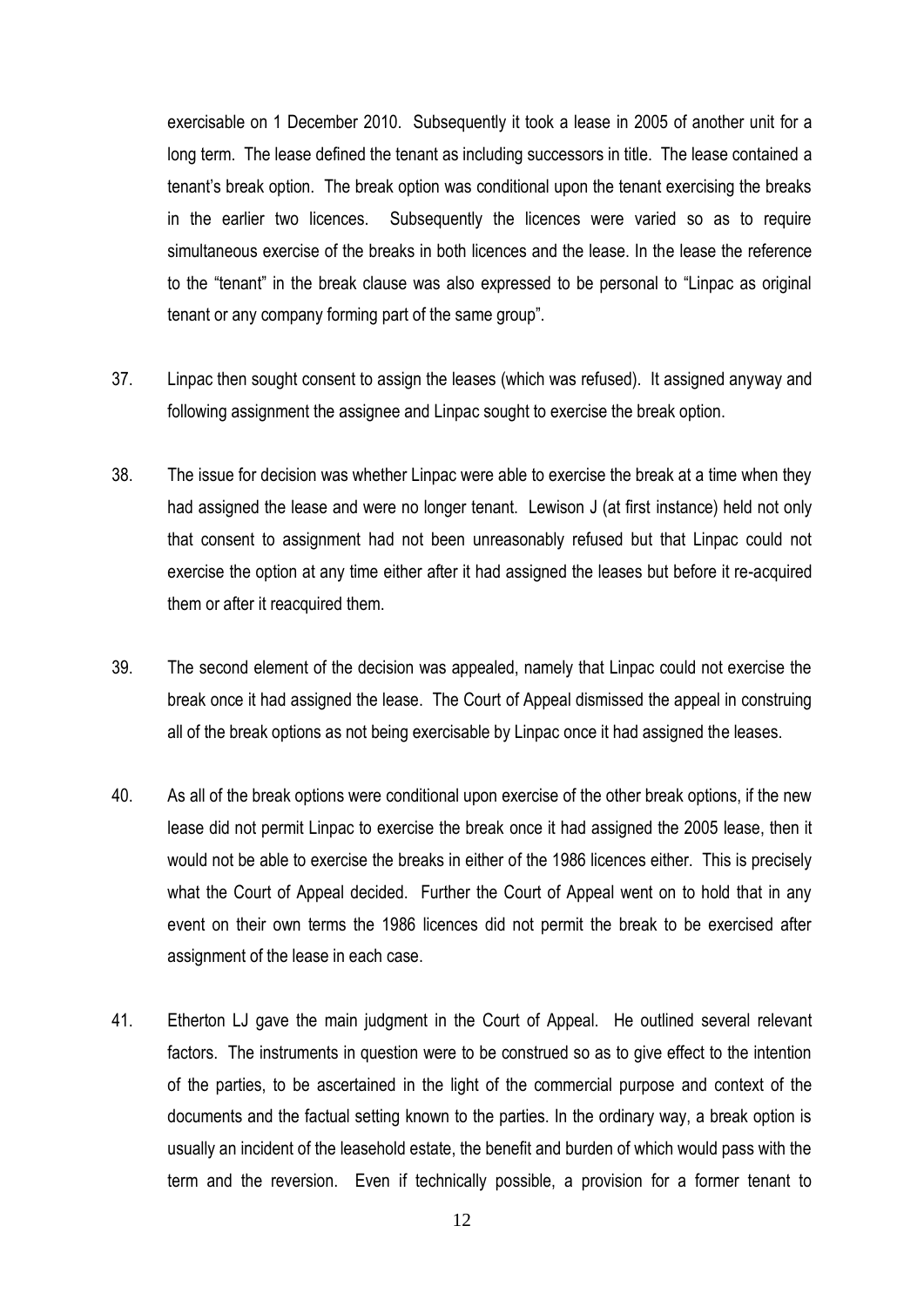terminate a lease at a time when the lease is not vested in it would be extraordinary because of the difficulties of obtaining vacant possession for any business tenant entitled to security of tenure under the 1954 Act, the improbability of the landlord or any assignee from the tenant being content to accept such a provision and the availability of a more obvious route to achieve the same practical end by the tenant subletting rather than assigning. There had been no reported case in which the courts had interpreted a break as being exercisable by a person when they were not the tenant or landlord. If that was the intention, property advisers should have taken particular care to make it unambiguously clear. Although the object of interpretation is to identify the intention of the parties to the particular document, it was undesirable to reach radically different interpretations of break clauses in commercial leases based on slight differences in language that are not obviously intended to achieve different objectives. In this respect, the earlier decision of **Max Factor Ltd v Wesleyan Assurance Society (1997) 74 P & CR 8** was material as it contained similar provisions to those contained in the licences and had been construed against the tenant seeking to exercise the break following assignment.

- 42. The definition of the person entitled to exercise the break in the 2005 lease was conclusive, because it referred to the person entitled to exercise the break as being "Linpac as original tenant". These words were held not to simply incorporate a term of art but rather to make it clear that Linpac could only exercise the break whilst it was the original tenant. On that basis alone, therefore Linpac's appeal was unsuccessful.
- 43. Further, although the breaks in the 1986 licences did not contain the words "as original tenant" as in the 2005 lease, the position was the same, based on the factors outlined above and the decision of *Max Factor* which was based on very similar wording. It made no difference that the break options were contained in the licences rather than in the leases themselves. The licences were capable of being read with the usual approach and reflected more naturally an intention to limit rather than to expand what would otherwise have been the conventional position that a tenant's break is exercisable only by the tenant for the time being and, on assignment, passes to the assignee.
- 44. This last point regarding the interpretation of the 1986 licences was strictly obiter and the judgement of Sedley LJ could be construed as a dissent on this point. He appears to have been attracted by the arguments based on the unique nature of these leases (99 years at rack rental), the fact that Linpac would remain liable on the covenants and thus would have reason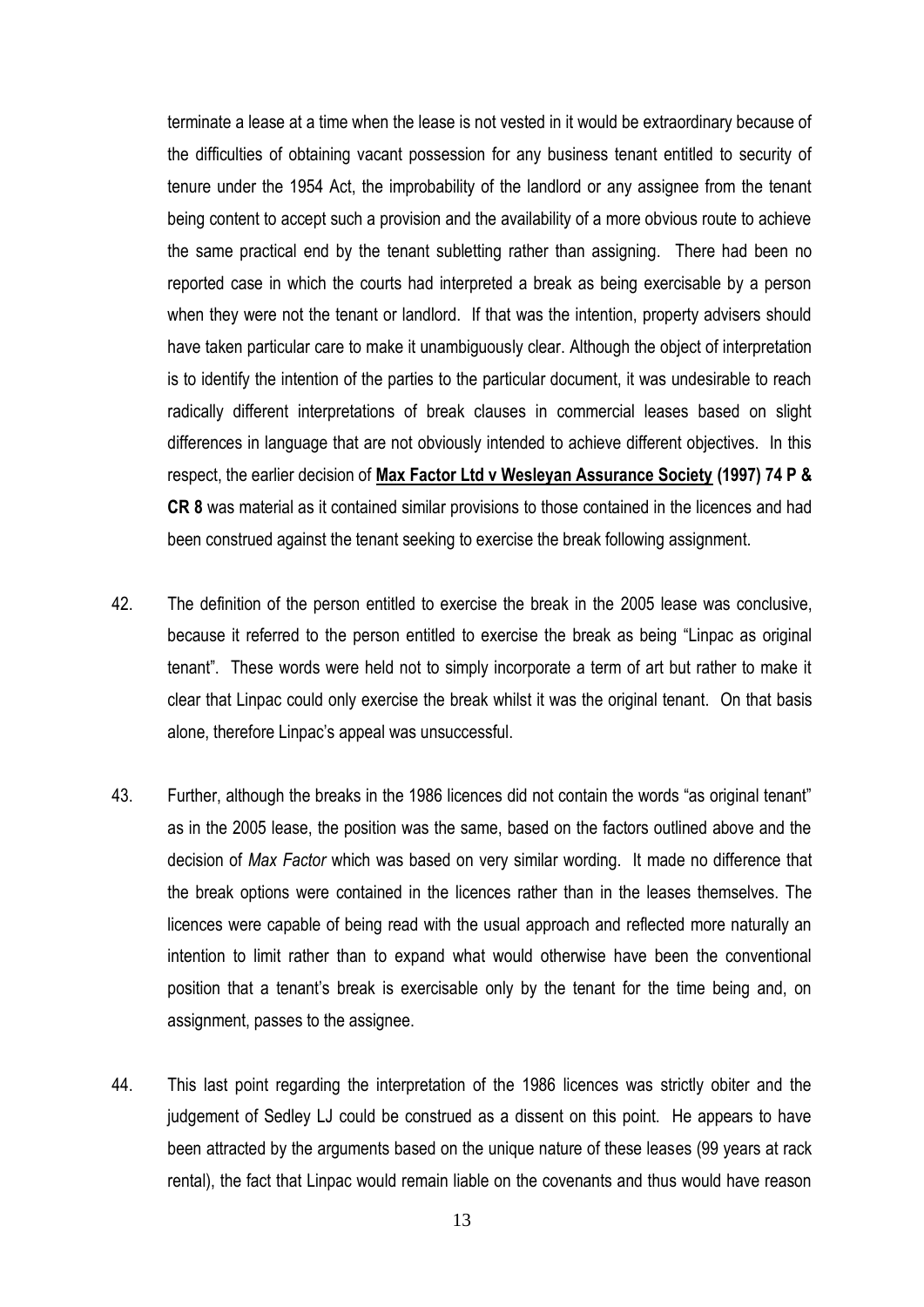to want to preserve the break even after it had assigned as well as the fact that whilst it might have been difficult for Linpac to give vacant possession, it might not have been impossible. Where he departed from Linpac's counsel was on the construction of the 2005 lease. The words "as original tenant" made it clear that the right was to vest in Linpac so long as it remains the tenant.

45. It therefore remains the case that a personal break provision will rarely be construed as being exercisable once the person with the benefit of it has assigned the lease. It is not impossible to draft leases that have this result, but it would require very clear words in order for the court to so construe it. Of course, such wording is likely to be unfavourable to a landlord or any assignee of the tenant.

## **Making sure you get the identity of the landlord and tenant right**

- 46. Where title is registered, the position is quite straightforward. The simplest way is to obtain up to date official copy entries from HM Land Registry to identify the relevant "landlord" or "tenant". Be careful not to rely on historic office copy entries on the client's file. The position might have changed since your client took an assignment of the term and or reversion, even if only a few months before. Get up to date entries that cover you in respect of the time when the notice is served.
- 47. Even then, complications can arise in respect of the period in between assignment and completion by registration. This is best illustrated by the case of **Brown & Root Technology Ltd v Sun Alliance Assurance Co Ltd [2001] 1 Ch. 733** which concerned the validity of a break notice served by the assignor of the term after assignment but before completion by registration. The point in that case was that the right to break was non assignable and therefore the question was whether the transfer (albeit not completed by registration) rendered the break option redundant. The Court of Appeal held that as the transfer had not been completed by registration, the legal estate remained with the subsidiary who was entitled to exercise the break. This is a direct consequence of the deeming provisions in s.22(1) of the LRA 1925 (and now LRA 2002, s.11(3) and 12(3)) whereby the registered proprietor is deemed owner.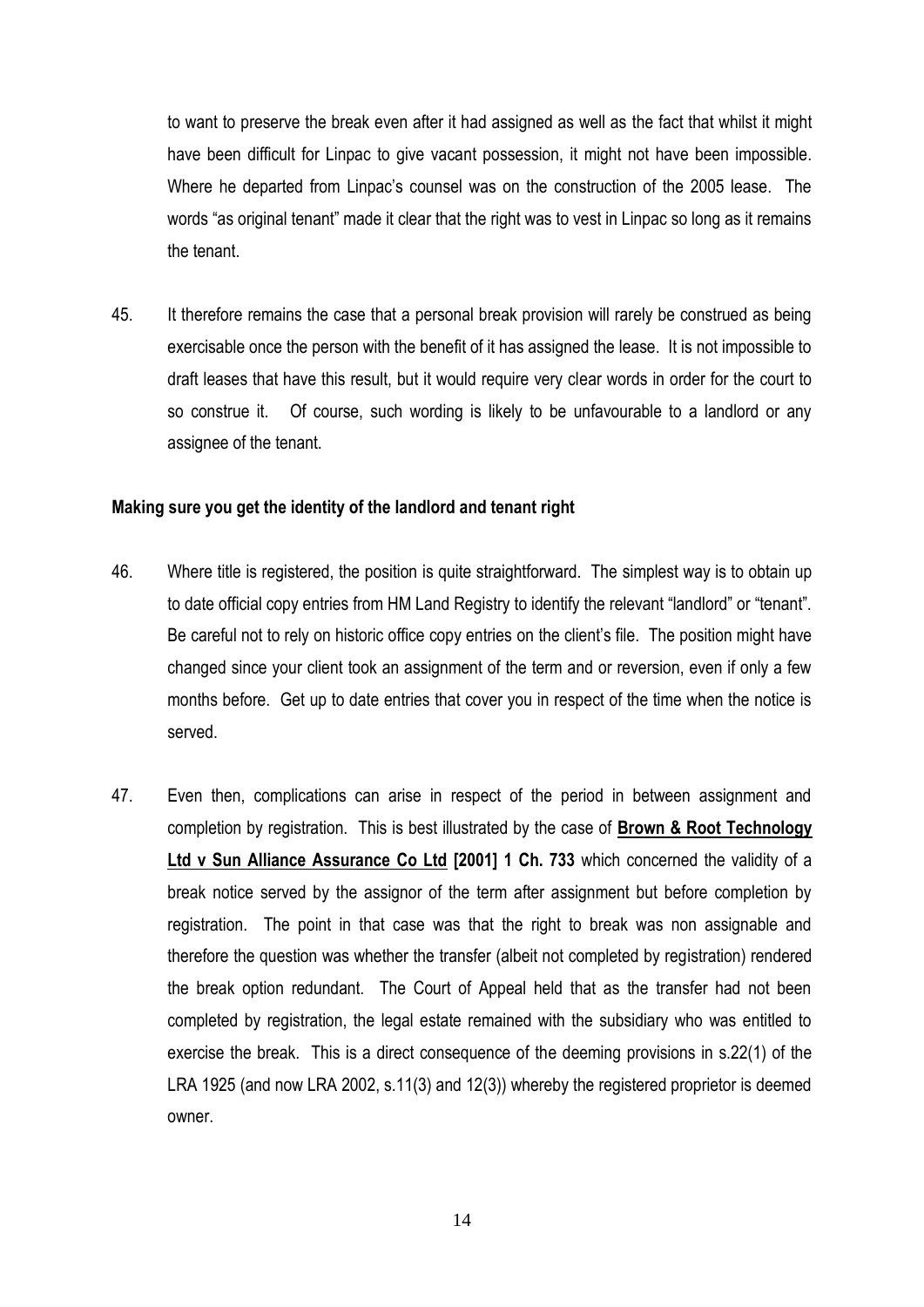- 48. In **Mount Cook Land Ltd v The Media Centre (Properties) Ltd (No. 2) [2006] PLSCS 89**  (County Court, HH Judge Hazel Marshall QC), Mount Cook transferred its interest in the property to its associated company, Mount Eden. The assignment had not been completed by registration when Mount Cook issued forfeiture proceedings. However the registration had been completed when Mount Cook served those proceedings. It was held that at the time of service Mount Cook had no right to elect to forfeit by serving proceedings because it was no longer the landlord. It would follow from this decision that Mount Cook was entitled to issue. Therefore, the appropriate person to serve a section 146 notice is the registered proprietor at the time of service even if there has been an assignment not yet registered.
- 49. However, certain dicta in **Scribes West Ltd v Relsa Anstalt (No. 3) [2005] 1 WLR 1847**, might render the only safe course of action to serve on (or perhaps more accurately on behalf of) both the assignee and the assignor in the post assignment / pre registration period. In that case there had been a transfer of the freehold reversion between two entities, from Relsa Anstalt to Relsa Barkers, of which notice had been given to Scribes, the tenant, but the transfer had not been registered. Relsa Barkers re-entered the premises on the grounds of non payment of rent, notwithstanding that it was not registered proprietor. It was held that Relsa Barkers was entitled to re-enter when it did, on the basis that section 141(2) of the LPA 1925 governed the position (for old leases) with respect to the transfer of the right to collect rent under a lease on the assignment of the reversion. That section provides that the right to take advantage etc of such a covenant is vested in "*the person from time to time entitled . . . to the income of the whole or any part of the leased land*." Carnwath LJ held the word "entitled" does not, of itself, import a distinction between legal and equitable interests. It connotes simply an enforceable right to the relevant income and, as equitable assignee, Relsa Barkers had a right to receive rent as an enforceable right as against the assignor. Therefore both Relsa Barkers and Relsa Anstalt had the right to the income. The result is a bit of an oddity. On that analysis, the safest course would be to serve notices on (or on behalf of) **both** the assignor and or assignee of the term/ reversion as appropriate.
- 50. Unregistered title is more difficult and there is, unfortunately, no real substitute to getting the relevant title documentation and going through it, tracing the conveyancing history and looking for any notices of assignment etc. If notice of assignment has been given, then the tenant cannot rely on s.23(2) of the LTA 1927 which deems service on the original landlord good service if no notice of assignment has been given.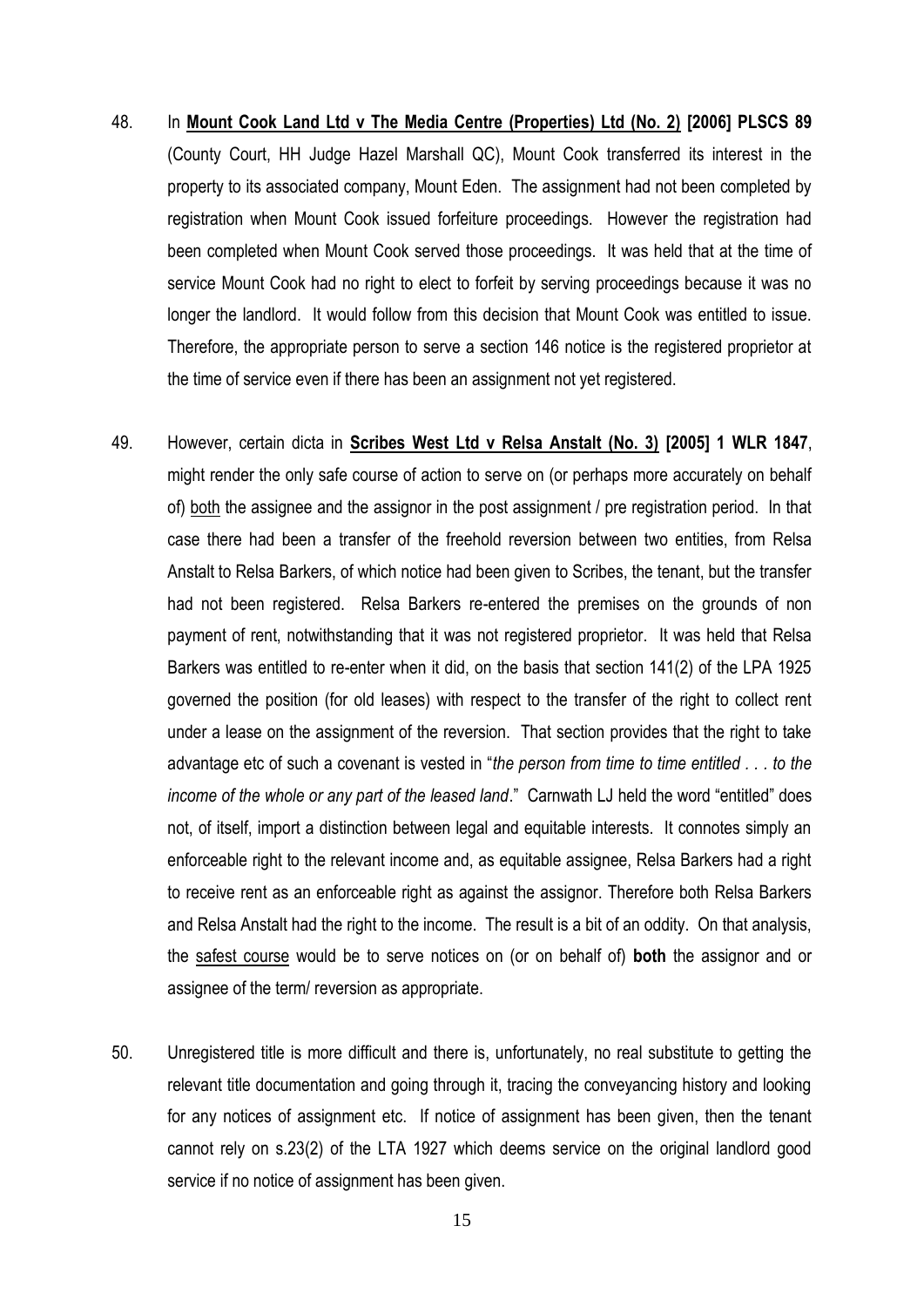- 51. It is also good practice to do a company search at Companies House against the company number since the name of a company and or its registered office might have changed. The one constant will be the company registration number. Watch out for sneaky changes of name. It is not unheard of for companies in a group to swap names which can be very misleading. Check the name against the number and in doubt the number prevails.
- 52. If there are joint tenants, the notice should be addressed and served on or by all of them. For example, section 25 notices addressed to one of two joint tenants have been held to be invalid<sup>4</sup>. Similarly joint landlords should join together in giving a notice<sup>5</sup> and should be jointly served.

# **When can or does the notice have to be given?**

- 53. Again issues of timings of notices are very important, especially if the right to serve a notice is not "rolling" but rather can only be exercised at one point in time or before a certain date.
- 54. As a general rule one should get in the habit of diarising key dates in leases such as those in break clauses and option provisions so as to allow plenty of preparation time. As before, the question of when a notice must be served is a matter governed by the contractual provisions themselves.
- 55. It you are required to give at least 6 months' notice before the expiry of the (say) 3<sup>rd</sup> year of the term, make sure that the notice is served in plenty of time. Likewise if the notice must be given between certain dates, make sure it is not served prematurely. There may be interesting points as to the construction of a break clause which requires, "*Six calendar months' notice in writing immediately prior to the expiration of the term hereby granted*. Does that mean "not less than 6 months" or "6 months, not a day more or less"?It should be noted that the authors of *Barnsley's Land Options say this at 9-032*,

<u>.</u>

<sup>4</sup> Booth Investments Ltd v Reynolds (1974) New LJ 119

<sup>&</sup>lt;sup>5</sup> Pearson v Alyo [1990] 1 EGLR 114, CA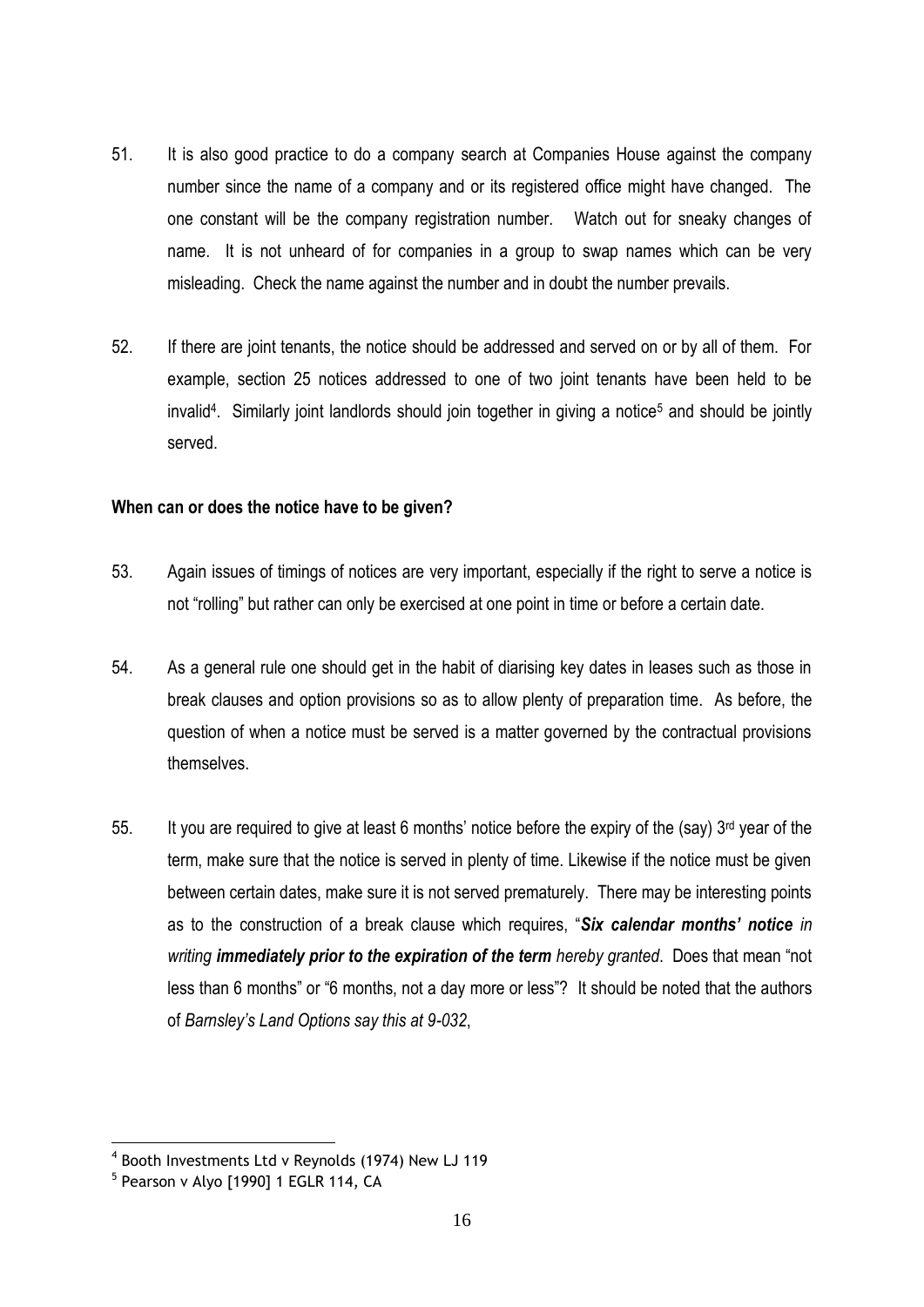"A notice given before the appointed time may be ineffective. Care must be taken where an option requires notice to be given "six months before the expiration of the term". It may not permit the tenant to serve his notice at any earlier time."

- 56. If possible it would be sensible, when faced with such a provision, to make sure that service is effected on the day in question. However, my own view is that the court is unlikely to construe such a provision as requiring service on a particular day although it might need to imply a term to ensure that notice is not given very prematurely.
- 57. In **Biondi v Kirklington and Piccadilly Estates Ltd [1947] 2 All ER 59**, the written request for a renewal was to be made "6 calendar months before the expiration of the term". The term of the lease was 35 years. The lessee purported to rely on a notice which had been served by his predecessor a mere 10 days after the commencement of the lease and sought specific performance. Roxburgh J said, at p. 60

"The phrase: "On the written request of the lessees made 6 calendar months before the expiration of the term hereby granted"- i.e., Feb.8, 1946 – is capable of at least four different meanings: (i) made on Aug. 8, 1945; (ii) made at any time before Aug.8, 1945; (iii) made on or a reasonable time before Aug. 8, 1945; and (iv) given so as to take effect on Aug. 8, 1945."

- 58. The judge went on to say that only construction (ii) would have availed the plaintiff so the ratio of his decision is purely confined to the rejection of that construction on the basis that no long interval of time was contemplated between the making of the request and the granting of the further lease and also on the basis that under the terms of that agreement, breaches were only to be taken into account as at the date of request. The construction contended for by the lessee would have allowed it to renew based on a notice served 10 days after the lease commenced regardless of breaches at the end of the lease some 35 years later.
- 59. Roxburgh J did not go on to state which of the other three constructions he preferred but he did say this, at p. 61,

"I admit that the other three constructions also involve difficulties. It would not be easy to hold that the notice had to be given on one particular day and no other, and the remaining two constructions cannot be readily extracted from the language used.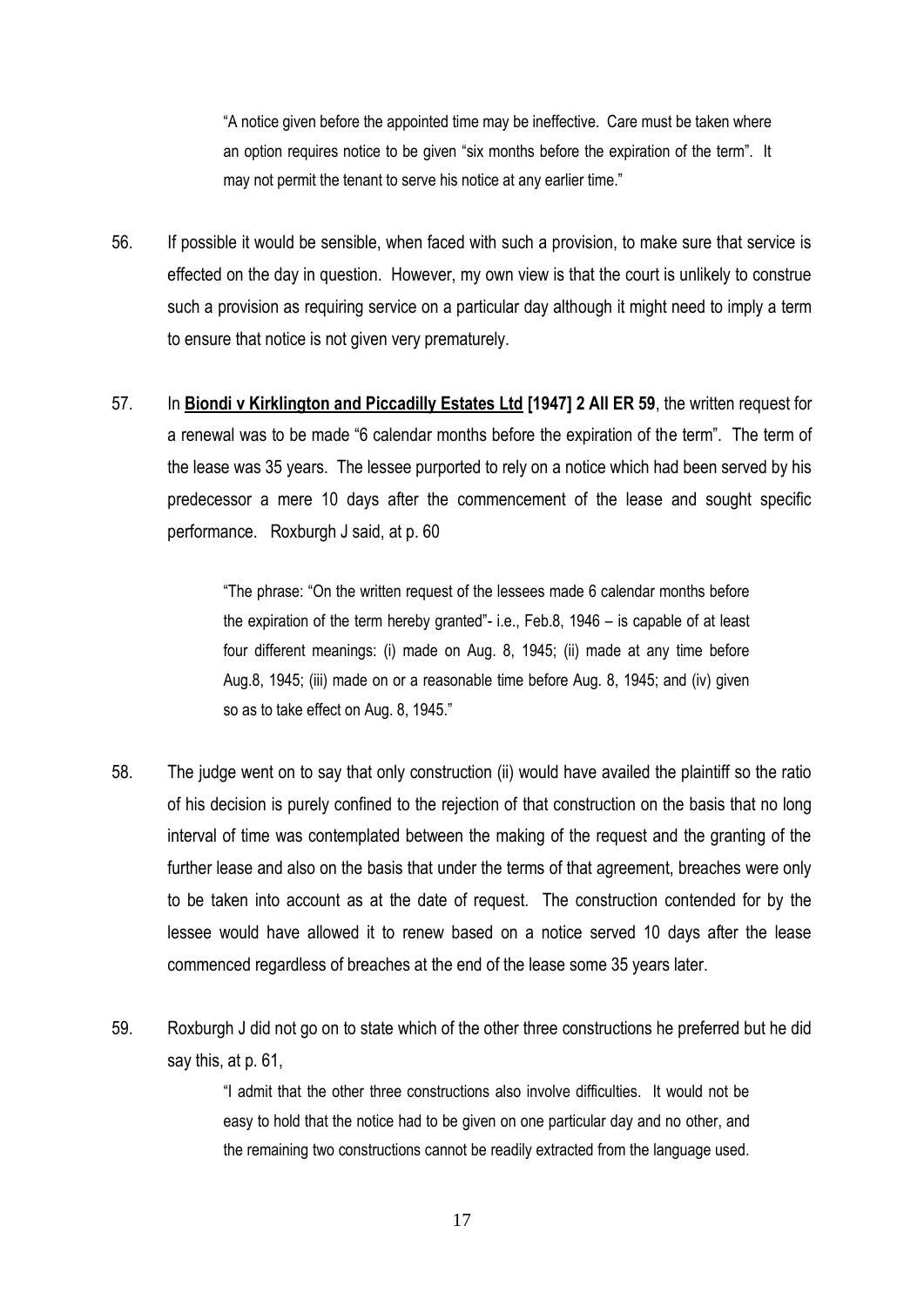But, in my judgment, any one of these three is to be preferred to that for which the plaintiff contends as doing less violence to the good sense and language."

- 60. Some comfort can be derived from the indication that it would not be easy to hold that the notice had to be given on one particular day. The difficulty is that the lessees' approach requires the insertion of an implied term (that notice would be served a reasonable time prior to the term date). This is why Roxburgh J stated that construction (iii) could not be readily extracted from the language used.
- 61. The *Biondi* case was again referred to in a subsequent decision, **Multon v Cordell [1986] 1 EGLR 44.** In that case the leases provided for the options to be exercised by the "written" request of the tenant made three months before the expiration of the term hereby created". The leases were for a term of 35 years. The parties seem to have assumed that notice was not required to be given precisely 6 months before the expiration. In that case notices had been given some 3 years before the expiration of the leases and the question put to the judge by the parties was as to whether that period was "reasonable" in light of the *Biondi* case. HHJ Thomas (sitting as a High Court judge) found that a notice was not valid because it had been given too far in advance.
- 62. An issue of timing arose recently in **Hexstone Holdings Ltd v AHC Westlink Ltd [2010] EWHC 1280 (Ch)**. In *Hexstone* the court rejected a submission that a break notice had to be served on (or to take effect on) a particular day. The relevant break option in that case provided as follows:

"7.1 Subject to the pre-conditions (as hereinafter defined) being satisfied the Tenant may determine the Term on 31 October 2009 (time being of the essence for such date) by giving to the Landlord six months' prior written notice (time being of the essence for such notice) ..."

63. Counsel for the landlord submitted that as time was expressly stated to be of the essence, the notice had to be given on, or at least so as to take effect from, 30 April 2009 and that date only. The deputy judge rejected this submission (although the point is obiter because the landlord won on its primary case which was the notice had not been served on the landlord at all). He said that on any objective analysis of the words used, it would be a commercial absurdity to suggest that the parties intended that the break notice had to be given on 30 April 2009 and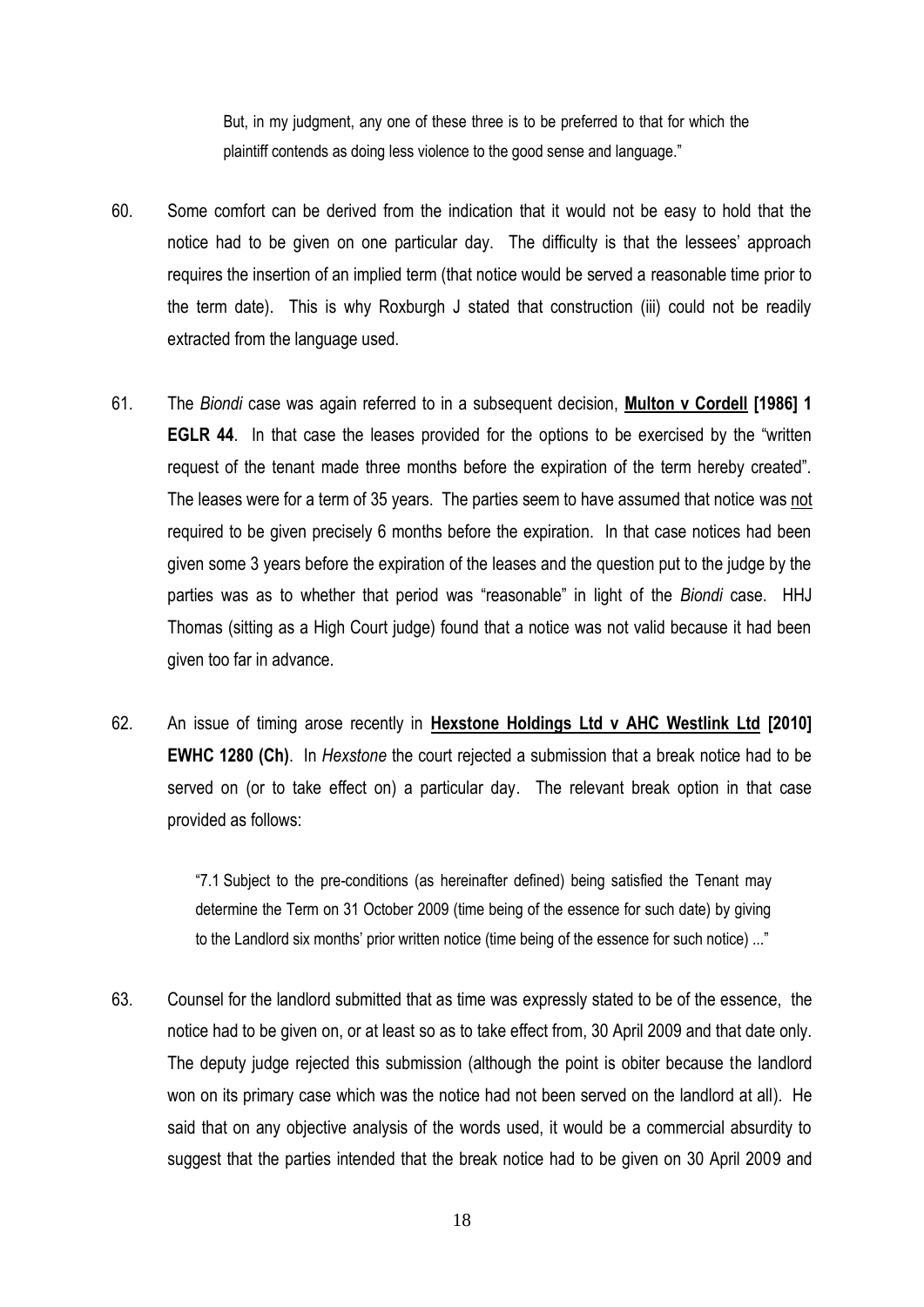only on that date (or if given earlier it must be expressed only to take effect on 30 April 2009). The words in parenthesis were, albeit surplusage, merely emphasising that the notice had to be given at least six months in advance of the termination date. Even though this construction involved the words being surplusage, the clause as a whole was not happily drafted in other respects. This case demonstrates the considerable reluctance of the courts to construe a break notice as requiring service on a particular day. In the *Hexstone* case, the difficulties implicit in the giving of an extremely premature notice would not have arisen as the relevant underlease was only entered into on 7 January 2008 in any event. Had those considerations applied, the court might have been more willing to construe the clause as requiring service on a particular day, in light of the express words making time of the essence.

#### **How is the notice to be given?**

- 64. At common law, actual physical receipt of a notice is required. Therefore, merely putting a letter in the post is insufficient<sup>6</sup>. Or leaving a notice at the recipient's house is insufficient unless it can be proved that the notice came into the hands of the tenant or his properly authorised servant. In *Holwell Securities Ltd v Hughes<sup>7</sup>* a notice to exercise an option was sent to the D's solicitors. The solicitors told him that they had been served with the notice. It was held that there was no proper service. Russell LJ said<sup>8</sup> that: "A person does not give *notice in writing to another person by sitting down and writing in out and then telephoning to that other saying "Listen to what I have just written*." The date of service at common law will be the date when the notice is received.
- 65. In addition, there are important statutory provisions which provide for additional methods of service. The most important point about these provisions is that they *deem service* to have been effected and so the risk of non receipt is placed on the intended recipient of the notice as opposed to the giver (as is the position at common law). They are "intended to assist the person who is obliged to serve the notice, by offering him choices of mode of service which will

 6 *Beanby Estates Ltd v Egg Stores (Stamford Hill) Ltd* [2003] EWCH 1252. [2003] 1 WLR 2064, per Neuberger J at page 2075.

 $<sup>7</sup>$  [1974] 1 WLR 155.</sup>

 $8$  At page 159.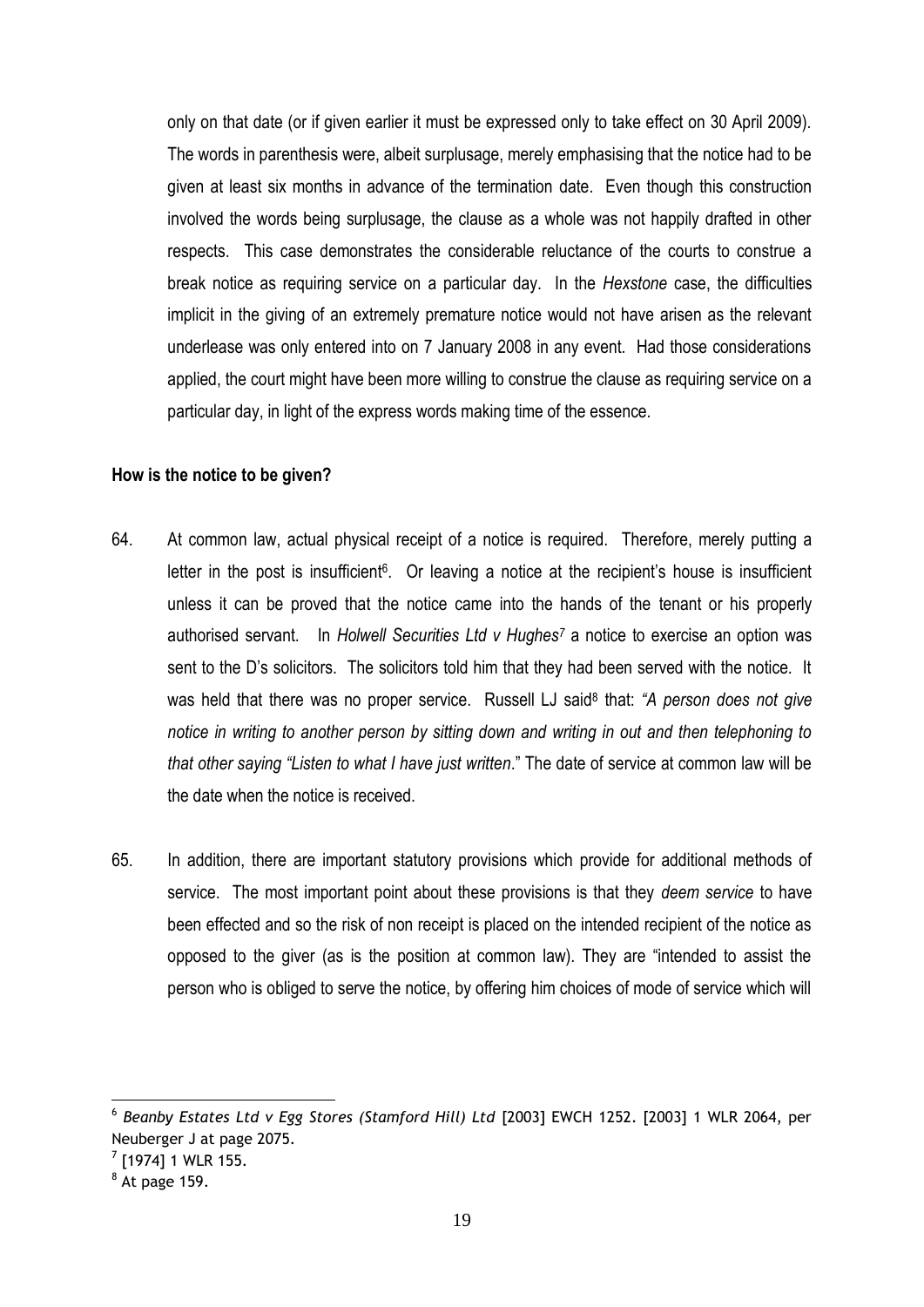be *deemed* to be valid service, *even if in the event the intended recipient does not in fact receive it*" 9 .

66. The most important statutory provisions relating to the service of contractual notices are contained in section 196(3) and (4) of the Law of Property Act 1925:

> "(3) Any notice required or authorised by this Act to be served shall be sufficiently served if it is left at the last-known place of abode or business in the United Kingdom of the lessee, lessor, mortgagor, or other person to be served, or, in the case of a notice required or authorised to be served on a lessee or mortgagor, is affixed or left for him on the land or any house or building comprised in the lease or mortgage, or, in the case of a mining lease, is left for the lessee at the office or counting-house of the mine.

> (4) Any notice required or authorized by this Act to be served shall also be sufficiently served, if it is sent by post in a registered letter addressed to the lessee, lessor, mortgagor, or other person to be served, by name, at the aforesaid place of abode or business, office, or counting-house, and if that letter is not returned by the postal operator (within the meaning of the Postal Services Act 2000) concerned undelivered; and that service shall be deemed to be made at the time at which the registered letter would in the ordinary course be delivered.

> (5) The provisions of this section shall extend to notices required to be served by any instrument affecting property executed or coming into operation after the commencement of this Act unless a contrary intention appears.

- (6) This section does not apply to notices served in proceedings in the court."
- 67. Under the general law of landlord and tenant, it is possible for good service of a landlord's notice to be effected by serving it on the duly authorised agent of the tenant (and vice versa)"<sup>10</sup>. However, great care should be taken to ensure that an agent is duly authorised (whether

1

<sup>9</sup> *Galinski v McHugh* (1988) 57 P&CR 359, per Slade LJ at page 365 (in relation to section 23(1) of the *Landlord and Tenant Act 1927*).

<sup>10</sup> *Galinski v McHugh* [1989] 1 EGLR 109, per Slade at p.111, and *Yenula Properties Ltd v Naidu* [2003] L&TR 9, per Robert Walker LJ at pages 116-117.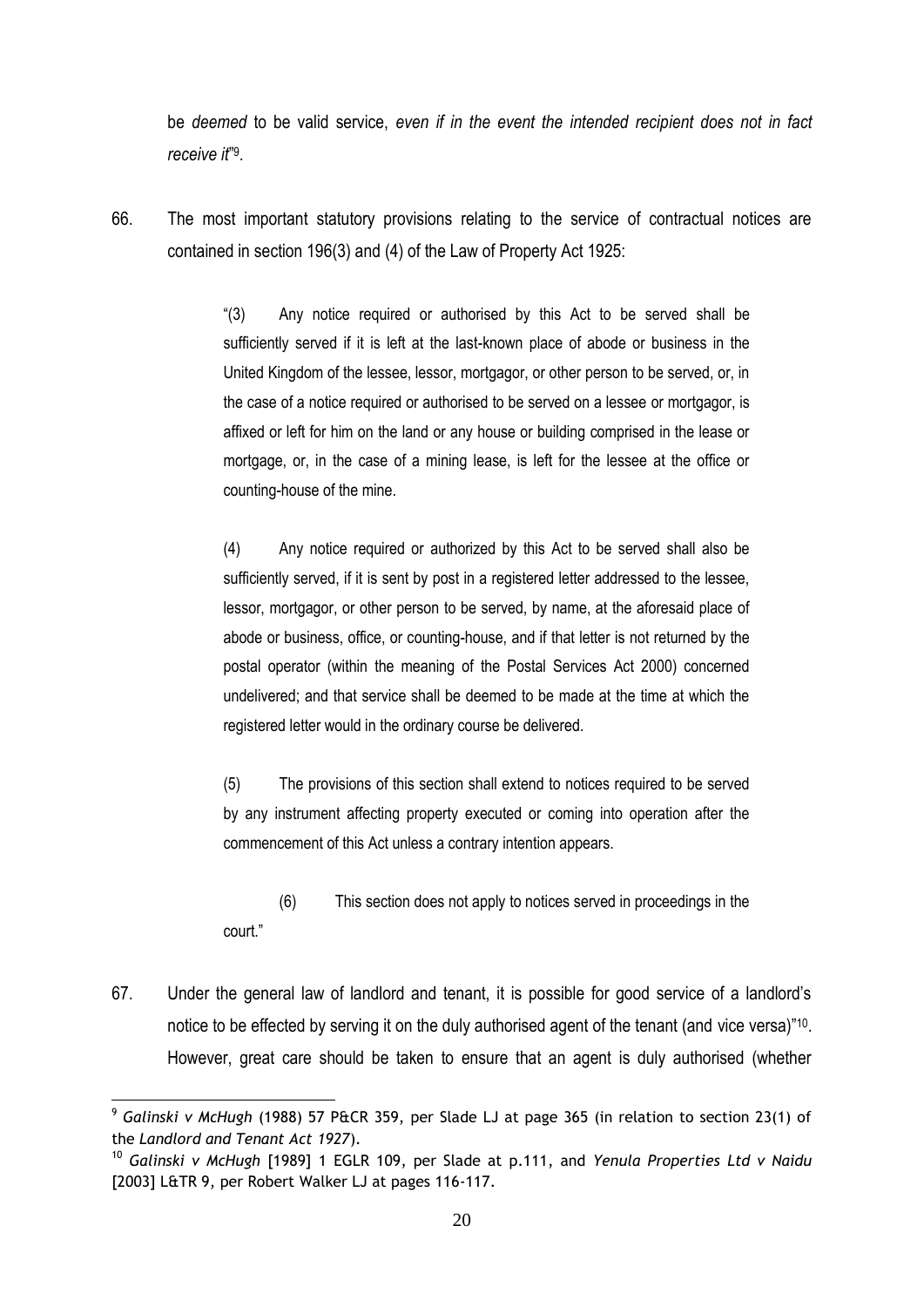expressly or by implied and or ostensible authority) to accept the notice in question. This particularly applies to solicitors. As Walton J in *Re Munro<sup>11</sup>* warned:

"It is, of course, a common fallacy to think that solicitors have an implied authority on behalf of their clients to receive notices. They may have express authority so to receive them, but in general a solicitor does not have any authority to accept a notice on behalf of his client."

- 68. If you are proposing to serve on an agent (in particular solicitors and or managing agents), it is good practice to get written confirmation to make sure that he or she has authority to accept service so that you do not later get in dispute as to whether that person had the requisite authority, as the cases cited above demonstrate.
- 69. Of course, if you slip up, there may be arguments to be made as to whether the agent, by reason of his general retainer had implied and or ostensible authority to accept the notice in any event (which is usually a question of fact and degree). Also, the principal will usually be bound if he asserts that the agent has authority even when he does not. However, it is better not to "go there" in the first place.
- 70. Before serving any notice, it is important to check the Lease to see whether it contains free standing provisions regarding service. Some contractual provisions can restrict and or extend the permitted methods of service. It is important to ensure that a notice has been served by a method permitted by the Lease.
- 71. It would take clear words for a Lease to be taken as restricting a method of service permitted at common law. For example in a recent case, **Truegold International Ltd v Questrock Ltd [2010] EWHC 966 (Ch)**, an issue arose as to whether an option notice had been validly served or not. Provisions in the lease providing for service on solicitors were held to be simply permissive such that service on the client directly at its registered office in the BVI was effected service. In any event, on the facts, the solicitors had also been served in time. The judge pointed out that the relevant party may, at the time for service, have no solicitors acting for it. For another example where the service provisions in the lease were construed so as to allow

<sup>1</sup> <sup>11</sup> [1981] WLR 1358.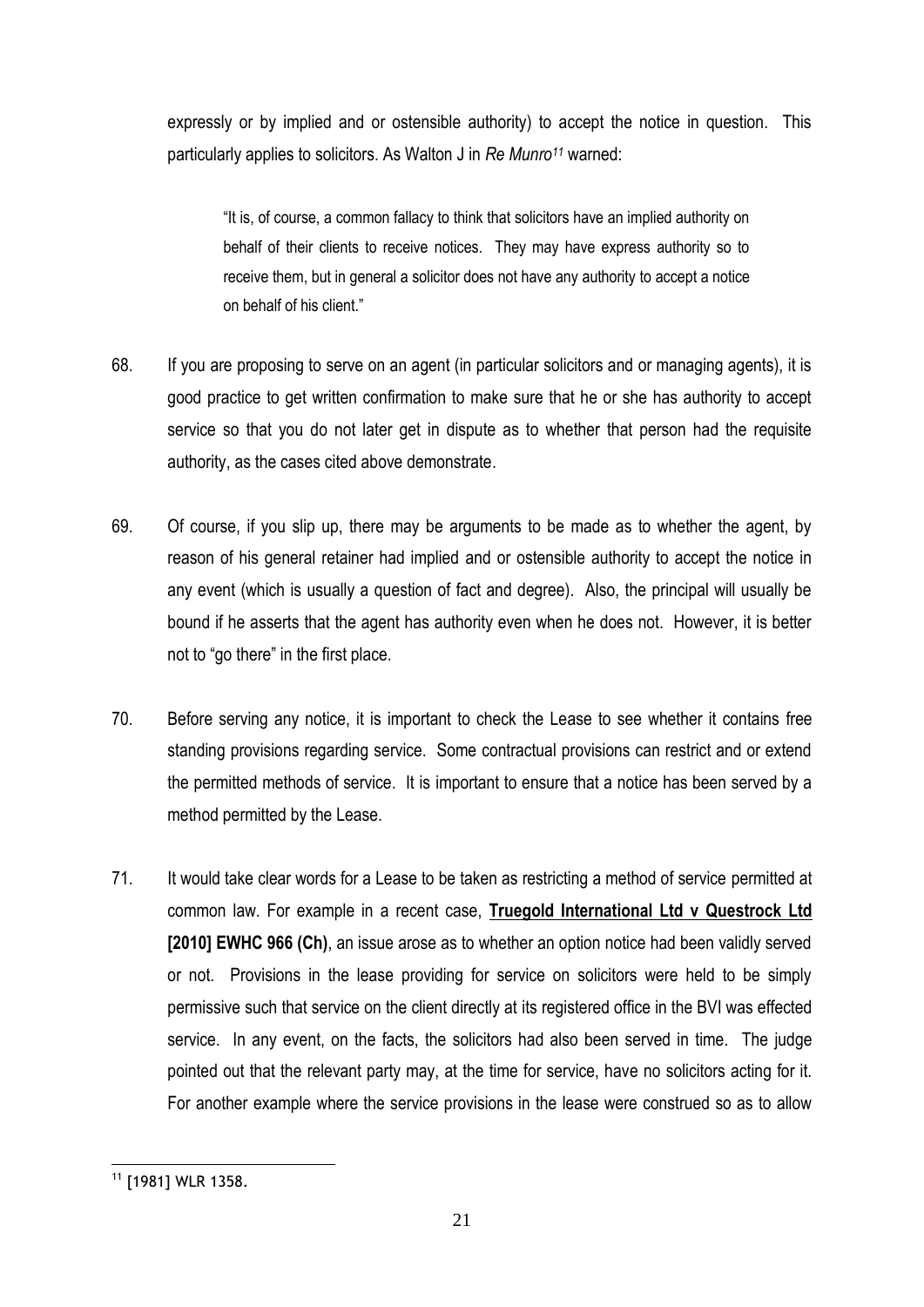other permitted methods of service see **Warwick Ltd v GPS (Great Britain) Ltd [2006] PLSCS 210**.

- 72. The recent case of **The Hotgroup Plc v The Royal Bank of Scotland Plc (as Trustee of the Schroder Exempt Property Unit Trust) [2010] EWHC 1241 (Ch)** demonstrates the danger of failing to read the provisions of the lease regarding service. In that case the break clause itself provided that the tenant's break could be exercised upon giving not less than 9 months' prior notice to the landlord, RBS. A notice was served in time on RBS, who held the reversion on trust for SEPUT. However, the lease also contained an unusual separate clause which provided that a break notice would not been "deemed" to have been served on the landlord unless it was also served on the beneficiary, SEPUT's, property manager, Schroder Property Investment Management Ltd ("SPRIM"). A notice had not been served on SPRIM in time.
- 73. The tenant ran a technical argument that the reference to "deemed service" in the lease only referred to cases where the service on the landlord relied upon was deemed, rather than actual service. Charles Hollander QC (sitting as a deputy) rejected this argument, holding that "deemed" in this context meant "treated". In other words, unless a copy of the notice were served on SPRIM, the notice would not be treated as having been served on the landlord. In most cases a recipient will not know if the service is actual, deemed, or both actual and deemed. On occasion it may be fortuitous whether actual or deemed service could be relied upon and it should make no difference. The commercial purpose of the clause was to ensure that the notice did not gather dust in the landlord's office but came to the attention of the person with the actual responsibility for the management of the property, namely SPRIM.
- 74. There has been another fairly recent case in which the Court of Appeal held that the tenant had failed to effectively serve a break notice in accordance with the provisions of the lease. To a large extent it turns on its own facts but it does demonstrate the importance of focussing on the detail of the service provisions. In **Orchard (Developments) Holdings Plc v Reuters Ltd [2009] 16 EG 140**, the tenant's representatives had faxed and posted (by hand) a notice, that had to be given more than 6 months' before the relevant break date in question. However the posting was ineffective because the notice had been put in the wrong letter box. Therefore the tenant had to rely on the fax. However the lease provided that if such method of service was to be valid, receipt of the notice had to be acknowledged by the landlord. The tenant sought to rely on an acknowledgement in a solicitors' letter that had been written during the course of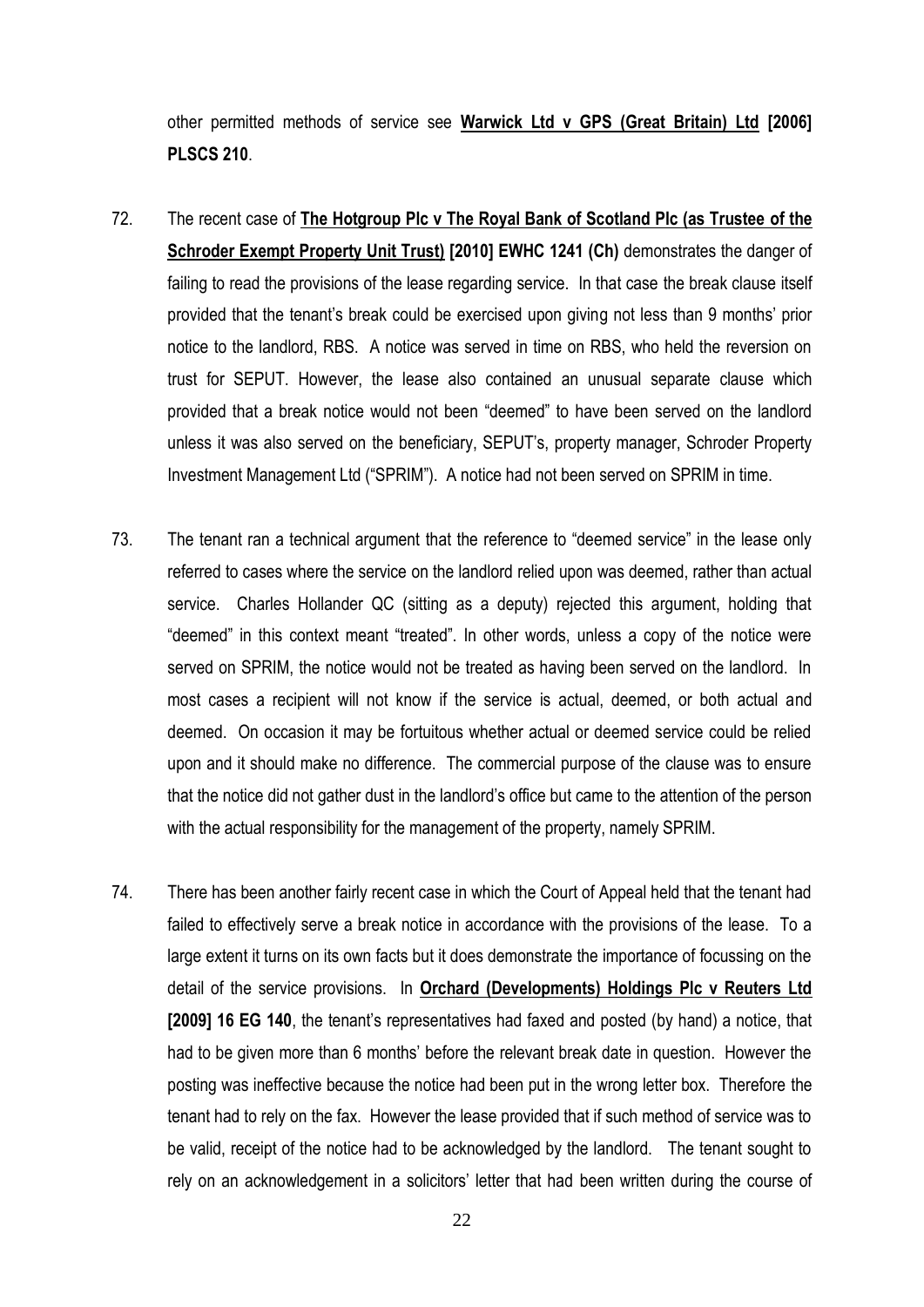proceedings after the break date in question. The tenants' counsel contended that the requirement for receipt was evidential only. However the Court of Appeal disagreed and held that the break notice had not been validly served. Properly construed, the lease did not permit a subsequent "receipt" given after the break date to effectively put an end to the lease retrospectively. Such a result would offend against the requirement of certainty. The lease provided that receipt went to the essential question of validity of the notice and this was not merely evidential. The three Lords Justices in that case appear to have been divided as to whether the "receipt" had to be given before the last date on which the notice had to be served or whether it would have been sufficient if it had been given in the 6 month period between the time for service of notice and the date in the lease on which the break was to operate.

75. Whilst this case does depend on its own interpretation, it is illustrative of the importance of considering the lease terms (including those as to service) very carefully in order to ensure that the notice is given in accordance with them. It also raises interesting questions as to the duties imposed on landlords to acknowledge receipt in such cases on request. In that case Rix LJ (at para. 52) seems to give some indication that he might have held that the landlord owed a duty of care to provide a receipt within a reasonable time of request, if that notice was given prior to the last time for service. This goes against general orthodoxy that the recipient of a notice owes no implied duty to accept receipt or to raise any issue as to invalidity before time for service of a notice has expired. However in this case the notice was faxed at the very last minute and so there was no question of the landlord having failed to give a receipt in time. Further it was common ground between the parties to the appeal that there was no obligation on the landlord to respond. This dicta may be picked up on in future cases to argue that in some cases the lease should be construed so as to impose such a duty on the recipient of the notice to acknowledge receipt on request so as to reflect "*commercial reality and honest dealing*".

#### **Break conditional on compliance with covenants**

76. Some break options, particularly in older leases, make the exercise of the break or option conditional upon the tenant complying with the covenants in the lease. These clauses can raise various issues. They are contrary to the Business Lease Code, to the extent that they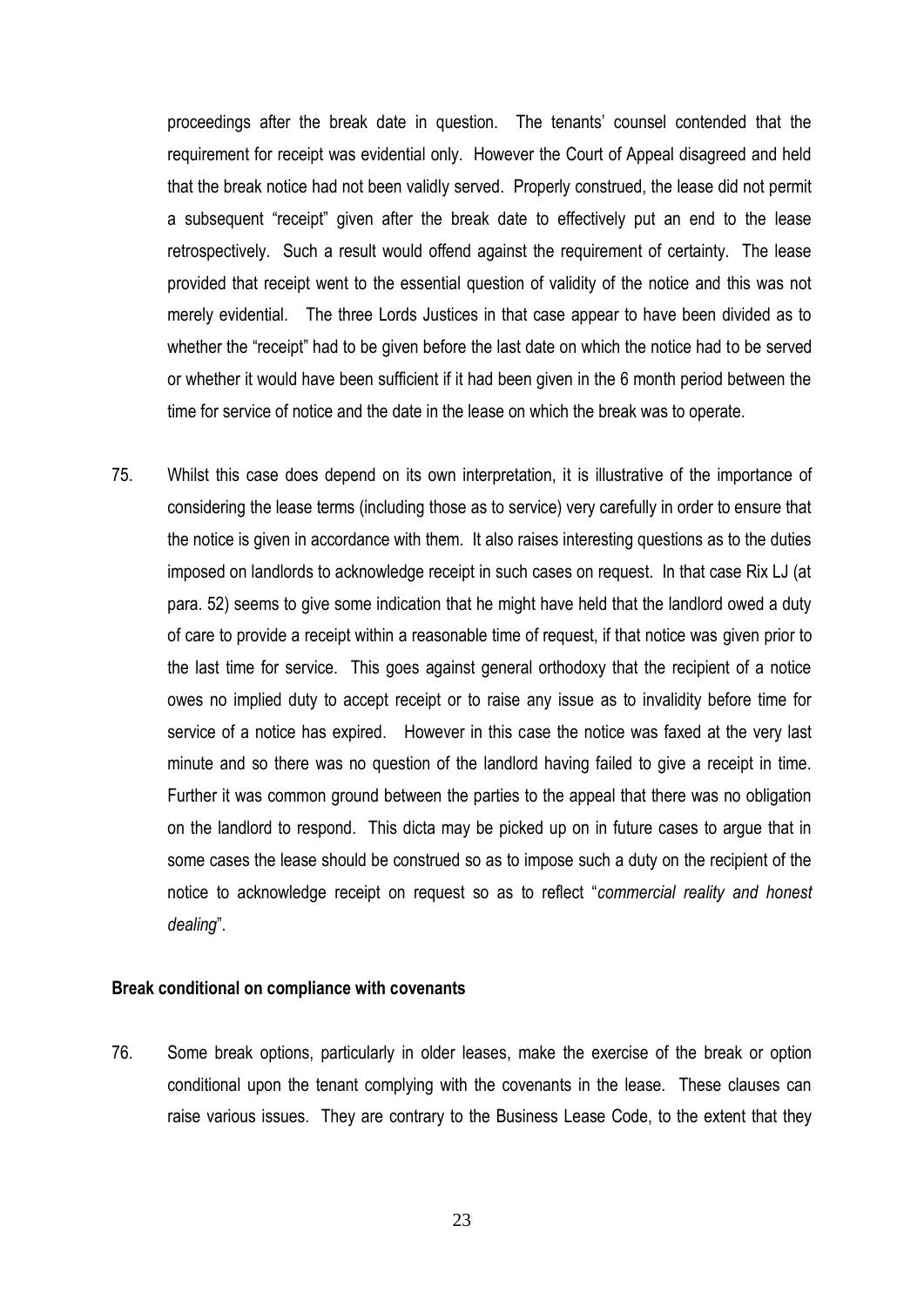seek to make compliance with covenants other than payment of rent and yielding up a precondition. As Sandi Murdoch writes<sup>12</sup>,

"Traditionally, tenant's breaks were often subject to strict preconditions, and, when breaks become more prevalent, this was a ploy used by landlords to render the break effectively inoperable. It is clear that tenants and their advisers have become wise to this, and it is now rare for tenant's breaks to be conditional on anything other than the payment of rent"

- 77. Where the clause is absolute, even minor or trivial breaches will deprive the tenant of the ability to break the term.
- 78. The classic exposition of the principle is to be found in the judgments of the Court of Appeal in **Finch v Underwood [1876] 2 Ch 310**. In that case the landlord agreed with the tenant on receipt of notice from the latter, to renew the lease if "*the covenants and agreements on the tenant's part shall have been duly observed and performed*". Notice was given but the landlord refused to renew the lease because the interior of the property needed repairs at a cost of £13. Vice-Chancellor Malins (at first instance) held that the landlord was obliged to renew the lease because the want of repair was "trifling". He was overruled by the Court of Appeal which analysed the case as one of compliance with a condition precedent.
- 79. If the tenant is given a privilege (whether a right to renew or break) which can be exercised in certain circumstances and on certain terms, those conditions must be strictly complied with. It was held that as there was a want of repair which, though not serious, constituted an existing breach of covenant when the lease was applied for, the condition precedent had not been fulfilled and the tenant was not entitled to call upon the landlord to grant him a new lease.
- 80. In *Finch v Underwood*, James LJ said this at page 315,

<u>.</u>

"No doubt every property must at times be somewhat out of repair, and a tenant must have a reasonable time allowed to do what is necessary: but where it is required as a condition precedent to the granting of a new lease that the lessee's

 $12$  "Commercial Leases: Future Directions", in Bright, Landlord and Tenant Law, Past Present and Future (Hart Publishing 2006) at p. 94.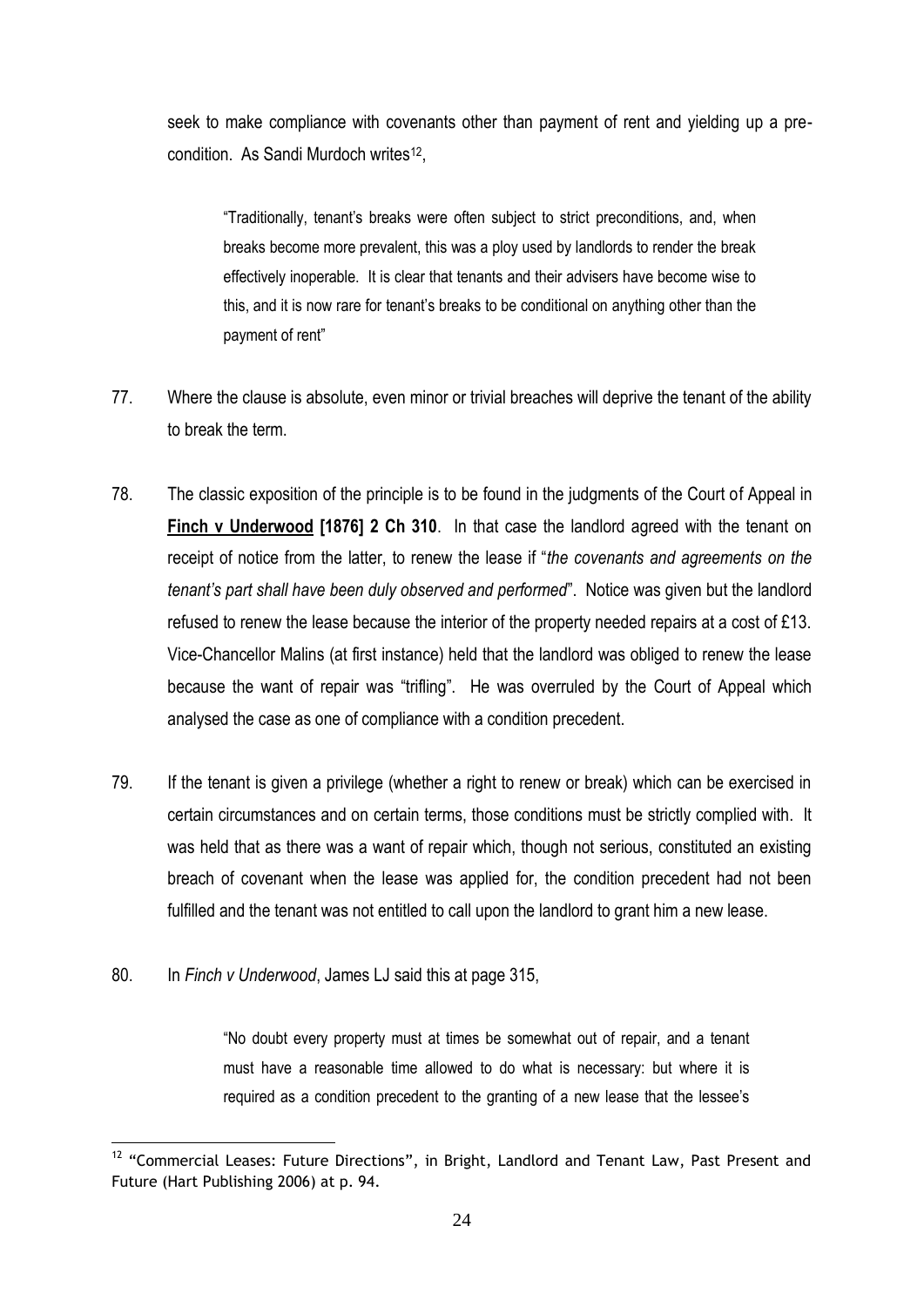covenants shall have been performed, the lessee who comes to claim the new lease must shew that at the time the property is in such a state as the covenants require it to be. He can easily send in his builder, get a report of what repairs are necessary, and do them before he applies for the lease. There is no hardship in requiring this of him, and I think he is not entitled to excuse himself by saying that the want of repair is trifling. The answer to that is, "No matter; your bargain was to leave the property in thorough repair." If he has not fulfilled his legal bargain, which is also his bargain in equity, he cannot sustain his claim for a lease."

81. Further in **Bairstow Eves (Securities) Ltd v Ripley [1992] 2 EGLR 47**, the Court of Appeal rejected the submission that where a condition precedent is written in absolute terms13, it should be regarded as satisfied unless at the relevant date there were breaches of covenant for which substantial damages would be recoverable. In that case Scott LJ said,

> "There is no authority that permits the court to rewrite the condition precedent so as to exclude from account a subsisting breach on the ground that only nominal damages are recoverable."

## Later he observed (at p.50C)

"The court is not entitled to rewrite that covenant [to paint the premises in the last year of the term] or to presume to inform [the landlord] that the breach of covenant was only trivial and should be ignored for the purposes of the condition precedent".

82. Unusually in this field, one point has gone the "tenant's way". In **Bass Holdings Ltd v Morton Music Ltd [1988] 1 Ch. 493** it was held that the standard form of wording requiring absolute compliance only requires compliance as at the date of notice or termination (as appropriate) and does not require compliance throughout the term of the lease. In other words, spent breaches are ignored for these purposes. The rationale behind this is twofold. First, it would be almost impossible for the tenant to attain such a standard of "perfection" such that the right would become in effect meaningless. Secondly, in this context, the landlord has no real interest in ensuring not only compliance at the time of exercise/ termination but also throughout the history of the term. In a Scottish case, **Trygort (Number 2) Ltd v UK Home Finance Ltd**

<sup>&</sup>lt;u>.</u> <sup>13</sup> In that case the lease conferred on the tenant a right to renew "*if the tenant shall perform and observe all the covenants and obligations herein on the tenant's part contained*"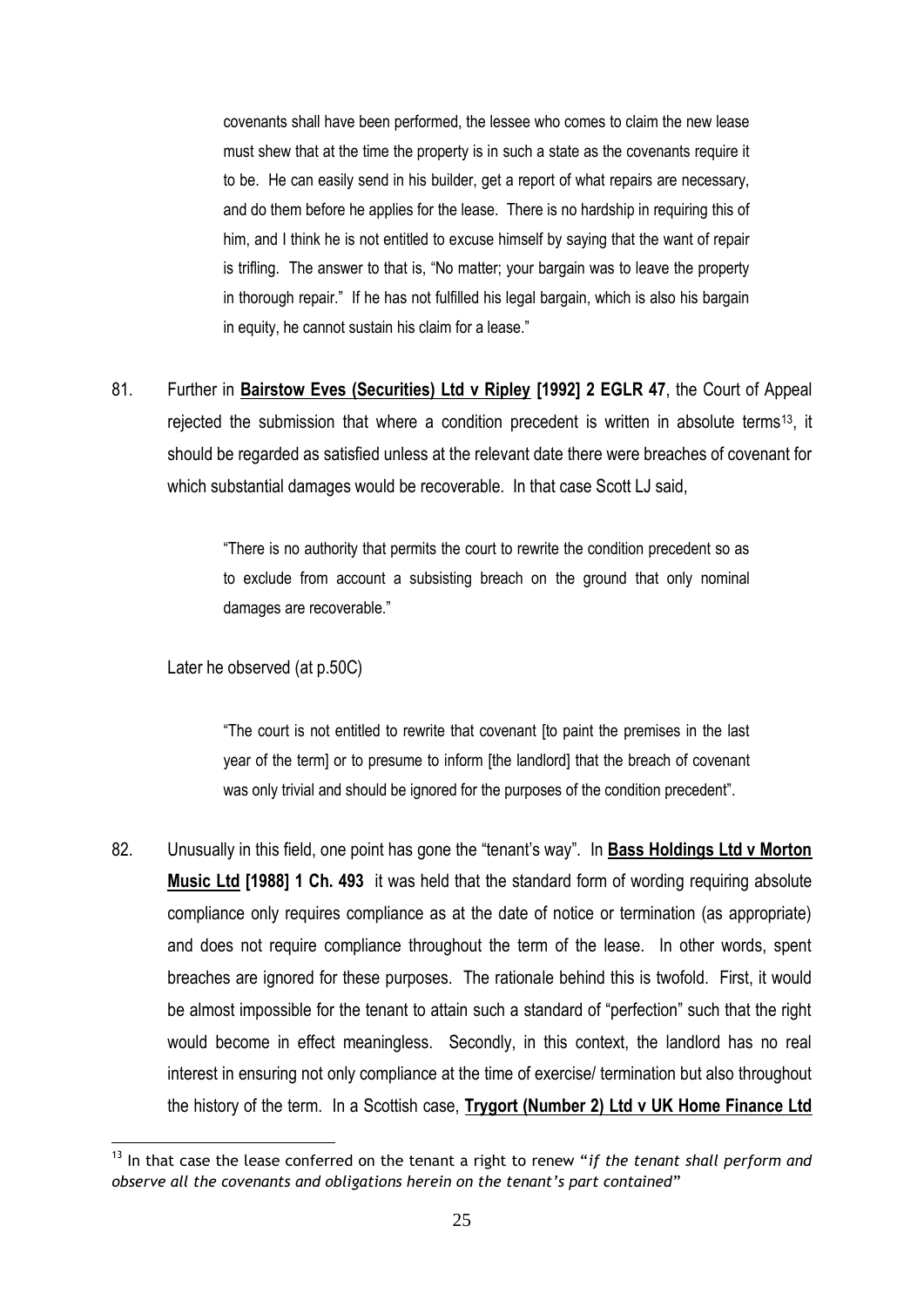**[2008] CSIH 56** a similar approach to spent breaches was adopted by the Court of Session (Inner House). The clause in that case provided that the tenant would not be entitled to exercise a break option "if it had been in breach of its obligations to the landlords under the lease". It was held that, adopting a commercial sensible construction, the break notice only applied to breaches subsisting at the time the notice was given.

- 83. Disputes can arise as to when the compliance is required: is it the time of the giving of notice or the time of termination, or both? Ultimately it is matter of construction of the relevant clause in question<sup>14</sup>.
- 84. In **Legal and General Assurance Society Ltd v Expeditors International (UK) Limited [2007] L & TR 21**, the Court of Appeal held that a Settlement Agreement relating to "dilapidations claims and lease breaks" should be read as being subject to an implied term that the landlord had waived the right to rely on the remaining conditions of the break clause that had not been expressly dealt with. In that case the issue related to the failure of the tenant to give up vacant possession in time. It is therefore always open for the parties to compromise their claims and to waive the conditions, but the point remains that were it not for such express or implied term, the failure to give up vacant possession would be fatal to the purported operation of the break.
- 85. Given the above decisions it is not surprising that some break clauses are drafted in such a way as to protect the tenant against the possibility of being tripped up by some minor or insubstantial breach. Words of limitation often used include those which require only "substantial", "reasonable" or "material" compliance with the tenant's covenants.

# **Material Compliance**

86. The Court of Appeal had to consider the meaning of the word "material" in this context in a case of considerable importance, **Fitzroy House Epworth Street (No. 1) Ltd and another v The Financial Times Ltd [2006] EWCA Civ. 329; [2006] PLSCS 80**.

<sup>1</sup> <sup>14</sup> *Finch v Underwood* (1876) 2 Ch. D 310 (date of notice); *Simons v Associated Furnishers* [1931] 1 Ch. 379 (determination of term); *Robinson v Thames Mead Park Estates* [1947] (date of notice); *West Country Cleaners (Falmouth) v Saly* [1966] 1 WLR 1485 (expiry of lease); *Bassett v Whitely* (1983) 45 P & CR 87 (date of new lease)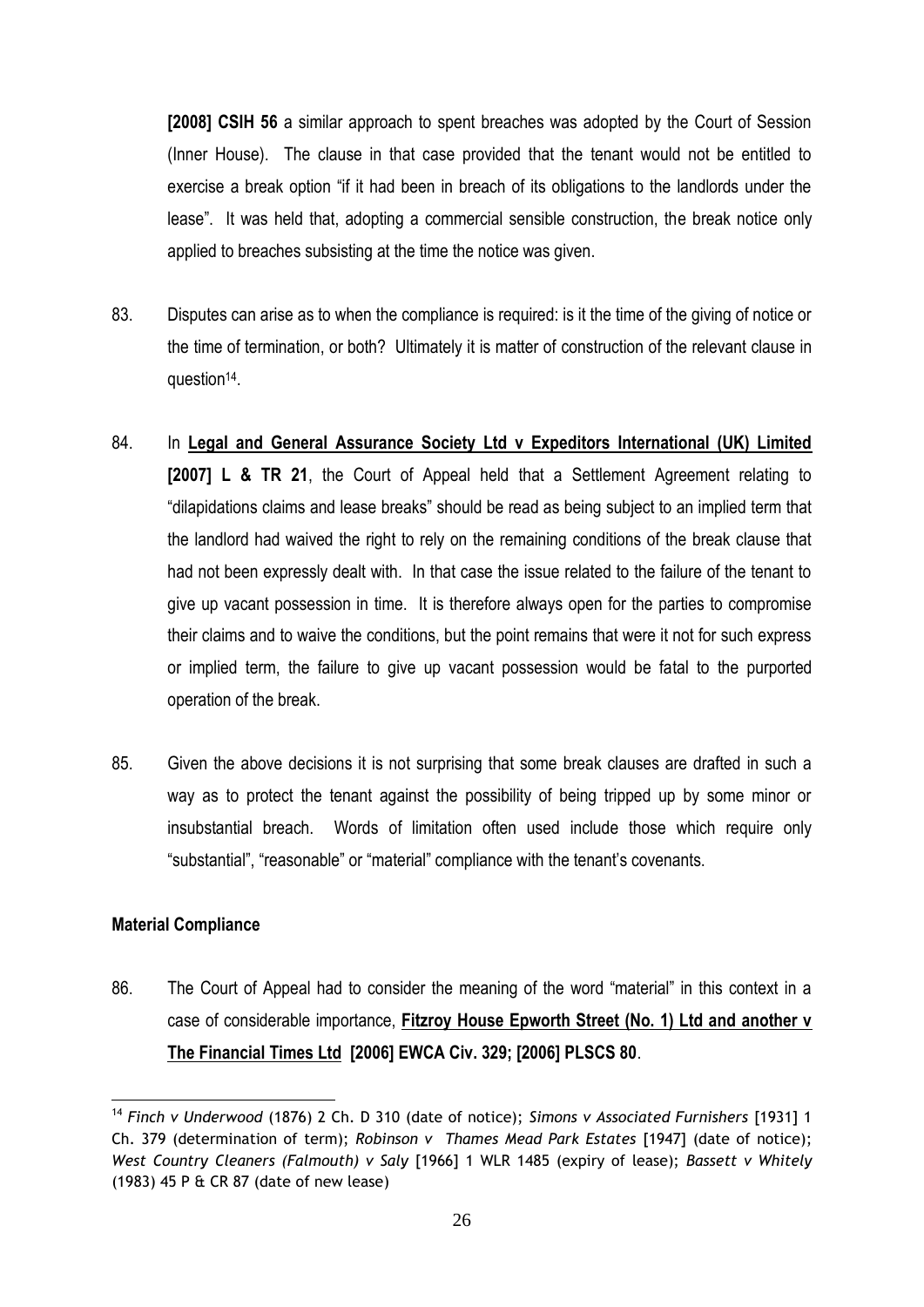- 87. In *Fitzroy House*, the first instance judge, Thornton J, applied a subjective test as had previously been formulated in *Commercial Union Life Assurance Co. Ltd v Label Ink Ltd* [2001] L & TR 29 ("*Label Ink*")*.* It is clear that the judge had taken a rather dim view of the attitude adopted by the landlord.
- 88. In *Fitzroy House*, the market was such that the landlord, Fitzroy House, was keen to frustrate the tenant's efforts to exercise the break in respect of the three storey office block known as Castle House, Paul Street, London, EC2. The Financial Times was entitled to terminate the lease on 1 April 2004 on not less than 13 months notice if it had, *materially complied with all its obligations under the Lease down to the date for which notice of termination has been given*".
- 89. Having given notice under the lease, the FT undertook an extensive programme of repair (at a cost of about £1 million) in order to comply with its covenants. The FT tried to involve the landlords by offering facilities for inspection at all material times but the landlords did not take them up. They duly vacated on termination of the works.
- 90. The landlords then claimed that the lease was still subsisting because as at the 1 April 2004 the FT had "*failed to materially comply with*" its repairing obligations. It was common ground that the outstanding repair would cost about £20,000 to carry out.
- 91. Thornton J found that the outstanding breaches were not "material" and that the Lease had been validly terminated by the FT. The Court of Appeal dismissed the appeal but in so doing they found that the test adopted by Thornton J was wrong. However, on the facts as the judge had found them and the expert evidence before him, the Court of Appeal was satisfied that the breaches were not material.
- 92. The Court of Appeal rejected the subjective "fair and reasonable test" employed in *Label Ink*. The Vice-Chancellor said this (at paragraph 24):

"It cannot, I think, be seriously disputed that the issue of "material compliance" whatever it involves must be determined on an objective basis".

And at paragraph 16 he said,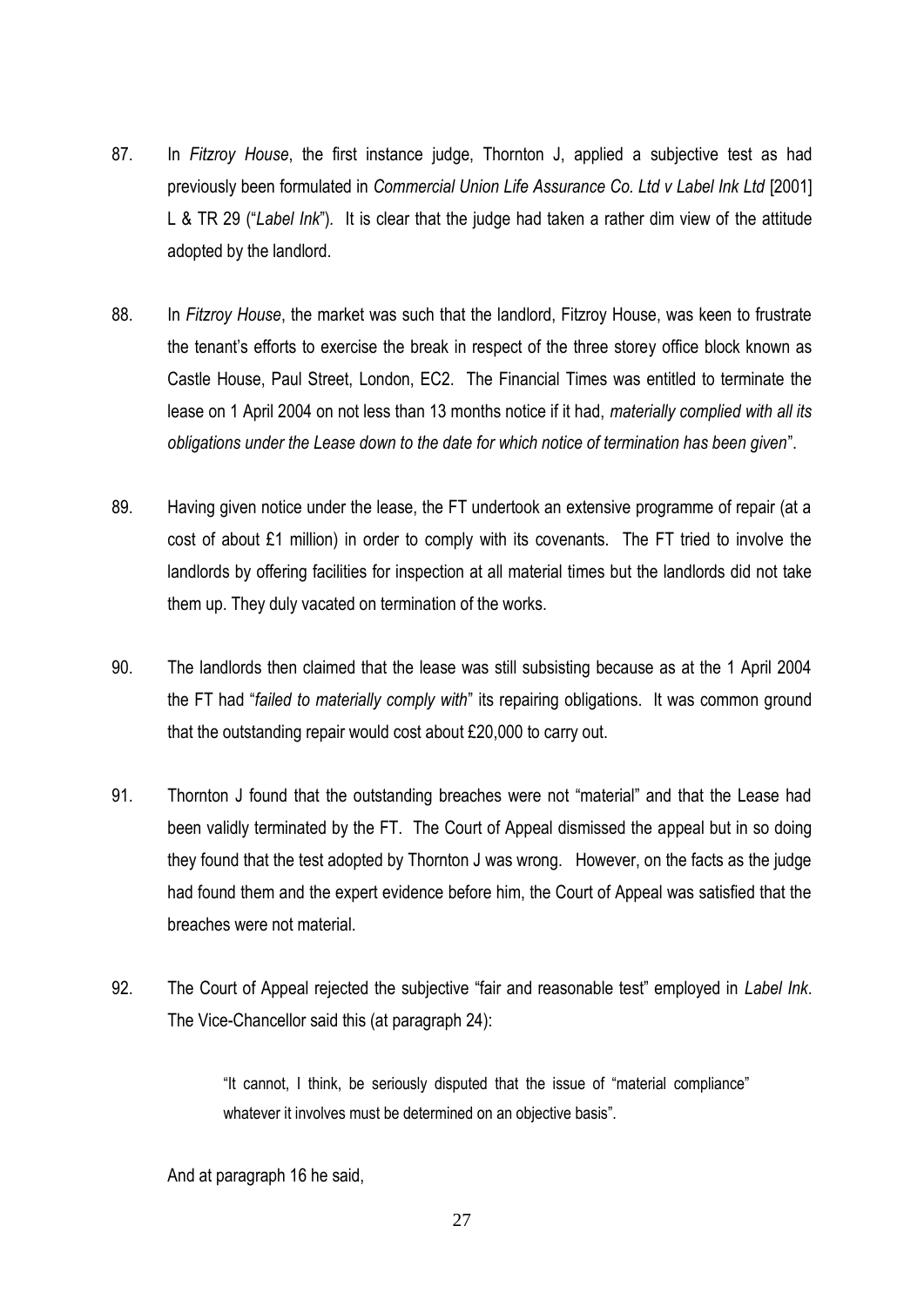"I can agree that the insertion of the word "material" must have been in order to mitigate the requirement for absolute compliance with all covenants at the relevant time then to be found in conventional break clauses. Other variations, now common, are "reasonable" and "substantial". But I cannot agree that it must have been the intention to modify the rule to the extent that it is reasonably fair to both landlord and tenant. The word "material" is susceptible to a number of nuances but what is fair and reasonable between landlord and tenant is not one of them".

93. His Lordship went on (at paragraph 35) to have a stab at pinning down the concept of "materiality" as follows:

> "Materiality must be assessed by reference to the ability of the landlord to relet or sell the property without delay or additional expenditure. Where the provision is absolute then any breach will preclude an exercise of the break clause. But I see no justification for attributing to the parties an intention that the insertion of the word "material" was intended to permit only breaches which were trivial or trifling. Those words are of uncertain meaning also and are not the words used by the parties".

94. He added (at paragraph 36),

"Nor, is it, in my view, of any assistance to consider whether the word "material" permits more or different breaches than the commonly used alternatives "substantial" or "reasonable". The words "substantial" and "material", depending on the context, are interchangeable. The word "reasonable" connotes a different test. The issue here is whether, notwithstanding the breaches found by the judge the tenant had, nevertheless, "materially complied" with its obligations. The application of an ordinary English word to a set of primary facts is itself a question of fact, see Cozens v Brutus [1973] AC 854, 861."

95. The Court of Appeal rejected the landlord's contention that there would not be material compliance unless the only breaches in existence on the break date were trivial and of the kind that would occur if a screw was missing or loose in a particular location (para, 84). Addressing the question as one of fact, the Court of Appeal held that there had been material compliance.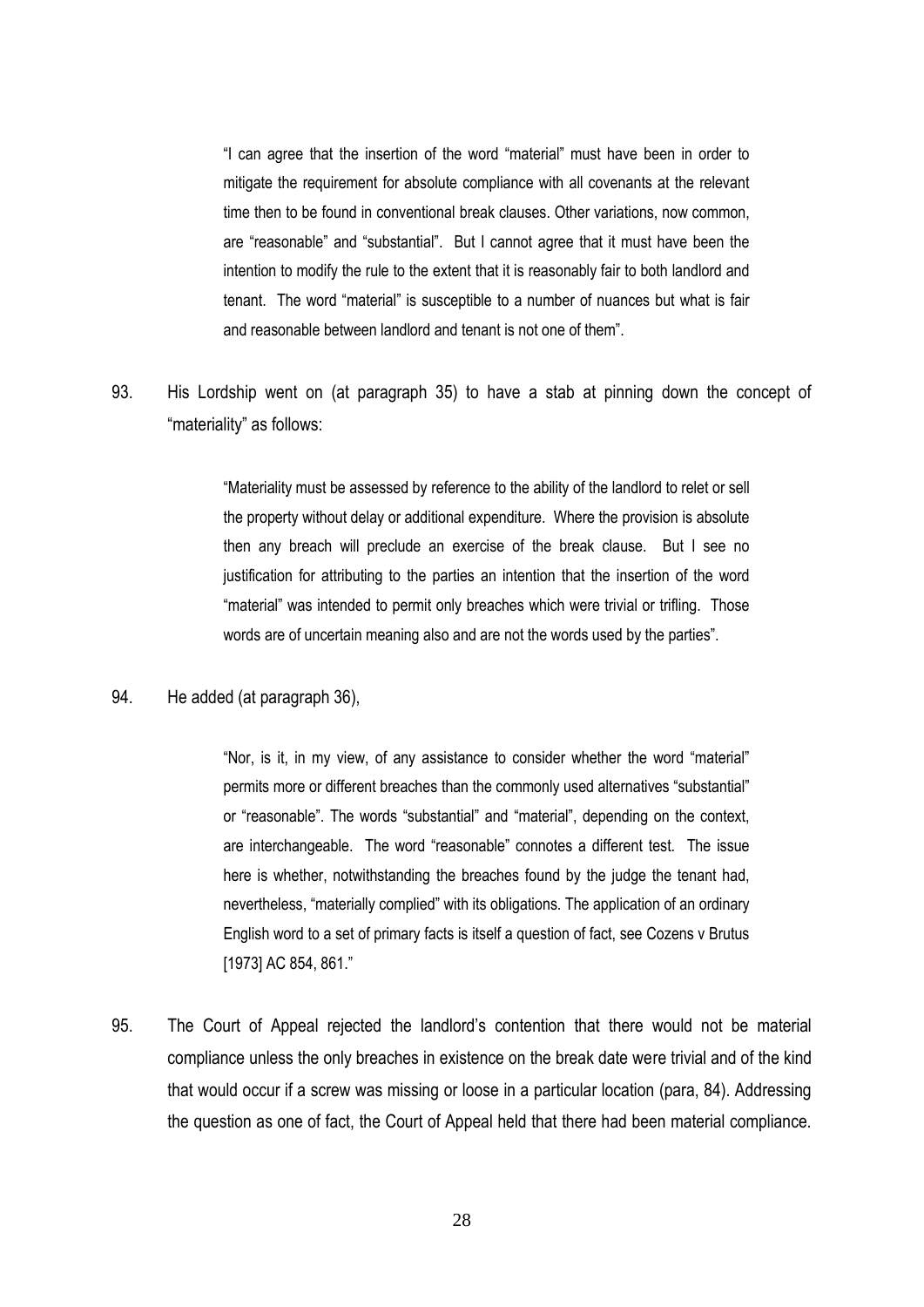Therefore, although Thornton J had gone about it in the wrong way, he had nonetheless come to the right result.

- 96. Whilst not seeking to lay down any set meaning to the phrase "material compliance", the Court of Appeal has given useful guidance as to the factors which are relevant.
- 97. The Court of Appeal held that Thornton J had erred in taking into account the following factors in coming to his decision: (1) the fact that the FT had taken all reasonable steps to put and keep the premises into repair, had spent nearly £1 million for that purpose and had followed professional advice as to what was required; (2) the fact that the FT had made all reasonable efforts to secure the agreement of Fitzroy to what was needed to ensure compliance and that it would have incorporated any reasonable requirement of Fitzroy into its remedial programme if asked; (3) the fact that Fitzroy unreasonably declined to involve itself in the FT's attempts to agree a remedial programme and adopted an attitude of waiting and seeing whether it could catch the FT out on a technicality so as to prevent it from determining the lease because the market was so soft; and (4) the fact that it would be unreasonable to the FT if it was unable to determine the lease and if Fitzroy, given its behaviour, was able to prevent such a determination from occurring.
- 98. On the other hand it is clear that the Court of Appeal considered that Thornton J had been right to consider: (1) the fact that the number, nature and value of the outstanding defects was insubstantial; and (2) the fact that the outstanding defects had no effect on the ability of Fitzroy to obtain a further tenant nor on any terms that it could reasonably expect to negotiate.
- 99. The case underlines the importance to both sides of obtaining expert valuation evidence as to the effect, if any, of the outstanding breaches on the value of the landlord's reversion and his ability to re-let the premises at a market rate. As to the nature of the breaches, it is important to view them in context. Whilst repairs costing £20,000 might not be substantial when viewed against the overall cost of £1million, the position is likely to be very different if the overall cost of the works were £40,000 such that only half the necessary works had been done.
- 100. *Fitzroy House* was recently applied in **Mourant Property Trust Ltd v Fusion Electric (UK) Limited [2009] EWHC 3659 (Ch)**. In *Mourant*, the effect of *Fitzroy House* was summarised as follows: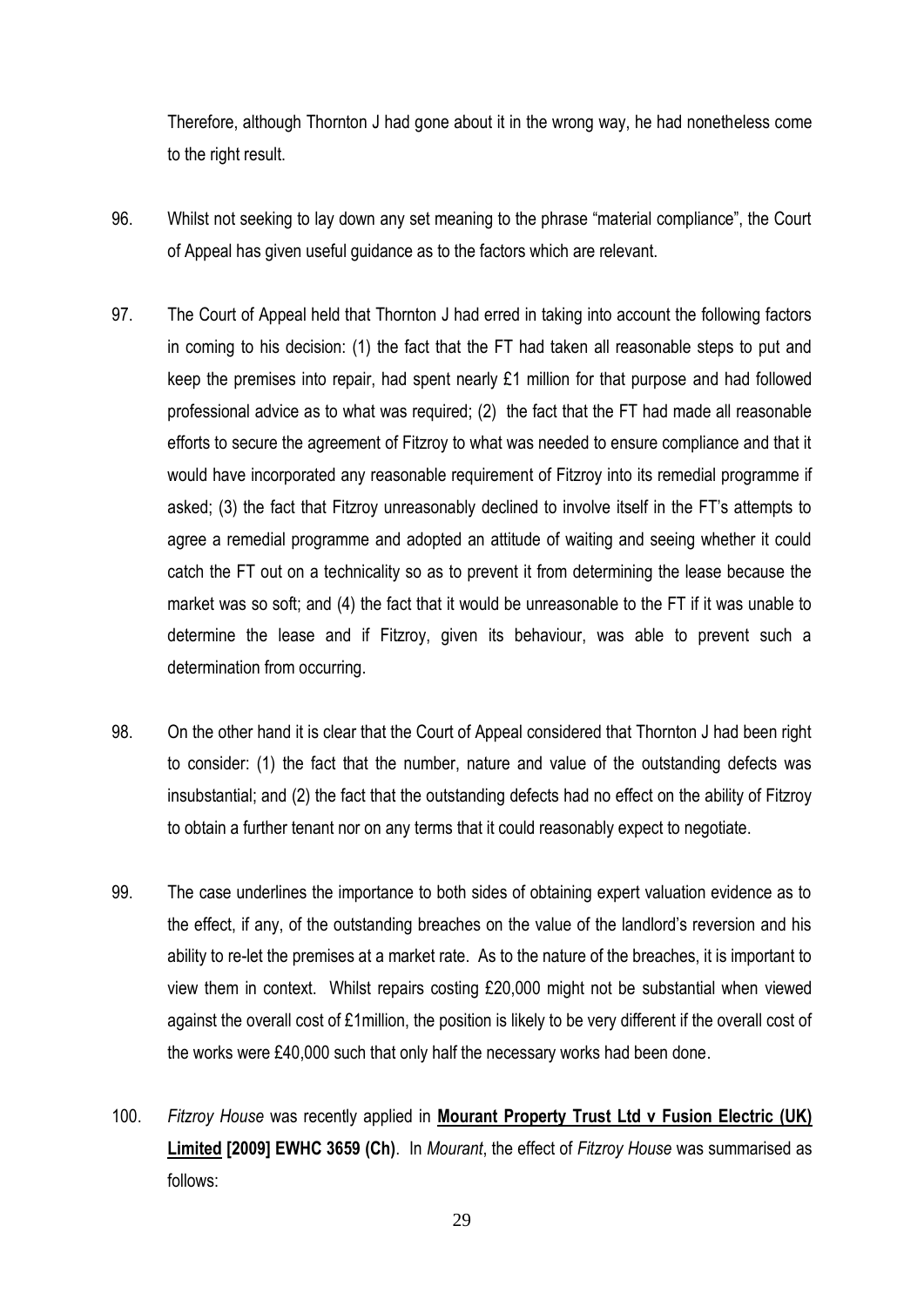"The underlying law is not in dispute. It is well established that the conditions attaching to the exercise of options to determine leases must be strictly complied with. It is also agreed that the leading case on the "materiality" of dilapidations is *Fitzroy House*.., from which it is agreed that the following propositions emerge. First, the word "material" is not intended to modify a rule requiring absolute compliance to the extent that was reasonably fair to both landlord and tenant. Secondly, the test is an objective one and the motive of the tenant in seeking to comply with the covenant is irrelevant. Third, the commercial context in which the provision is to be construed is that the landlord would be very much concerned that at the time of the break the covenants should be fully observed so that the property could be relet or sold without delay or additional expenditure. Accordingly, materiality of any breach is to be assessed by reference to the ability of the landlord to relet or sell the property without delay or additional expenditure."

- 101. In *Mourant*, the tenant of two warehouse units was held not to have complied with the preconditions set down in the lease for exercise of the break. The break clause required material compliance with the tenant's covenants as well as the giving up of vacant possession on the termination date. However, because the tenant was keen to do the works itself (at lower cost than the landlord might charge), its contractors and their tools, equipment and materials were still on the premises at the time the break was to take effect and thus vacant possession had not been given. The judge rejected the tenant's evidence that it had attempted to hand back the keys. He retained a set expressly to allow the contractors to continue to carry out the works. That was enough to dispose of the case because the requirement to give vacant possession is an absolute condition that must be strictly complied with.
- 102. Secondly, it was held that there were material breaches of the tenant's repairing obligations as at the termination date. In that case the tenant appears not to have understood the importance of the conditions. The judge accepted the landlord's expert evidence to the effect that an incoming tenant would expect compensation for the works outstanding at the termination date. The accepted expert evidence was to the effect that the landlord would, due to the outstanding disrepair, be likely to have to offer a rent free period of 3.5 months for one unit and 4 months for the other. The judge therefore held that the breaches were material and the lease had not been effectively determined because there was no material compliance with the repairing covenants.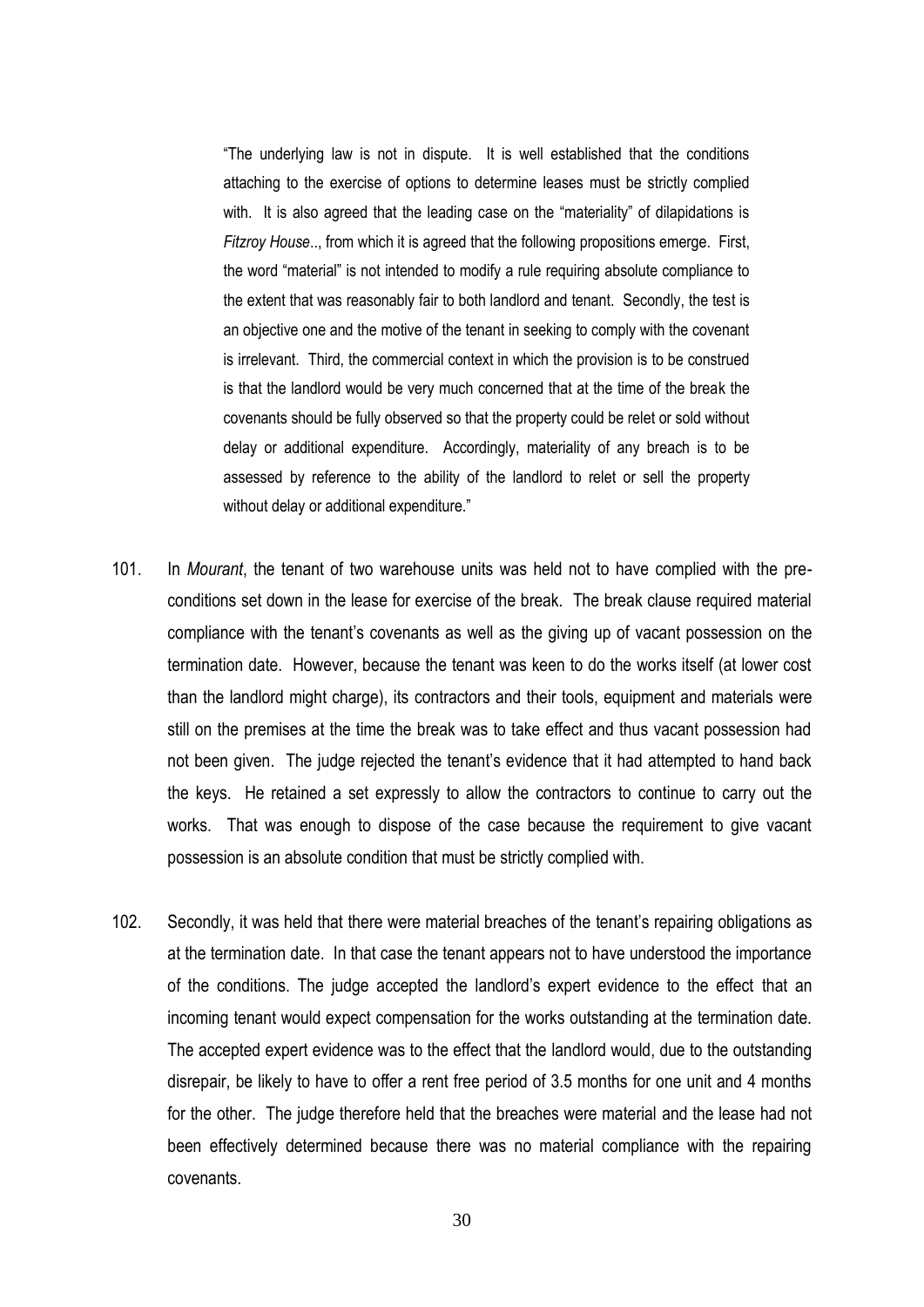103. The case is interesting in that it demonstrates the type of expert evidence a landlord might seek to adduce in a bid to contend that breaches of a repairing covenant are "material". Evidence that goes directly to the issue of the ability of the landlord to relet the premises is of greater value than a mere examination of a schedule of dilapidations.

#### **Reasonable compliance**

- 104. The Vice-Chancellor in the Financial Times case clearly indicated that "reasonable" imports a different concept from "material". This will impact on the type of evidence which can be adduced.
- 105. Whilst it was not permissible in the FT case to look at the parties' respective conduct to assess material compliance, if the break clause is made conditional upon "*reasonable compliance*" with or performance of the tenant's covenants, it will be relevant to look at the tenant's conduct in carrying out repairs, including whether it followed expert advice: see **Gardner v Blaxill [1960] 1 W.L.R. 752**, Paull J; **Bassett v Whitely (1982) P & CR 87**.

#### **Vacant Possession**

106. It is common for break clauses to be drafted so as to be conditional upon vacant possession being given on the termination date. Failure to provide vacant possession will invalidate a purported break, as the *Mourant* case demonstrates. The key advice is that the tenant should ensure that it takes everything with it (including the rubbish). If items are left on the premises, an expensive dispute can arise as to whether or not vacant possession has in fact been given. If works are being done to ensure compliance with repairing obligations this might lead to contractors being on site until the last minute. However, the giving of vacant possession is a strict requirement and so time should be allowed to ensure that the contractors leave well before midnight on the termination date and take their equipment with them.

#### **Payment of Rent**

107. Break provisions often make the exercise of a break conditional on payment of all rent due on or before the termination date even if there is no need to comply with other covenants. It is not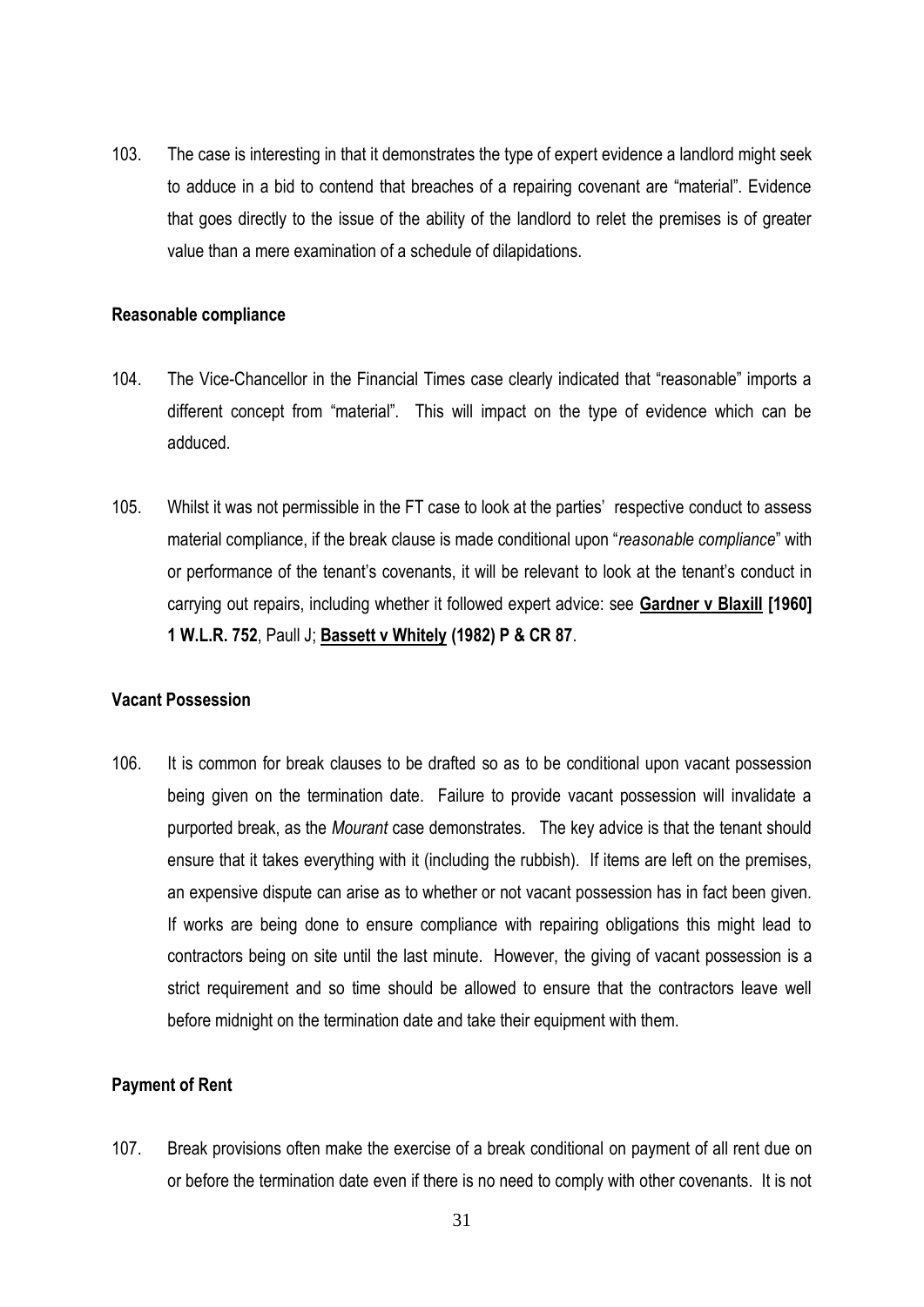uncommon to find a break provision exercisable immediately after a rent payment day, even if the rent is paid quarterly in advance. There is commercial purpose in such a provision from the landlord's point of view because he might not find another tenant for a few months (and may have to provide a rent free period to such a new tenant for fitting out). Tenants often consider such a provision unfair because they are paying for the premises at a time when they do not have beneficial occupation of it. However, tenants should be very wary of seeking to apportion the rent in any way without the landlord's express consent.

- 108. This is because where rent is payable in advance (as it usually is), the Apportionment Act 1870 is of no use since it has been held not to apply where rents are payable in advance. Unless the tenant can point to some specific provision in the lease (most specifically the provisions reserving the rent) it is likely to be bound to pay the full rent due. A detailed examination of the lease might assist in arguments to the contrary<sup>15</sup>.
- 109. The only safe course, even if the terms of the lease provide an argument that the lease should be treated as apportionable on a break, is to pay the full rent and seek to argue about it afterwards. Failure to pay up before the termination date is likely to jeopardise the break. However, if the tenant contends that the rent is apportionable or is otherwise not due, payment of rent should be expressly made with a reservation of the tenant's rights.
- 110. Once the break is exercised, the tenant might seek restitution of sums it says it has overpaid. However, an "unjust factor" will need to be pleaded and this is not so easy to identify. It is difficult to see how mistake can be pleaded if the payment was made voluntarily with the aim of preserving the break and avoiding litigation as to the effectiveness of termination: see **Marine Trade SA v Pioneer Freight Futures Co Ltd BVI [2009] EWHC 2656 (Comm)** where a sum believed not to be due was paid to avoid early termination of the agreement, to protect a reputation. It might even been seen as a compromise of a valid claim if the landlord claims such sums as due to it. "Failure of consideration" to the extent of the overpayment may arguably provide a ground for restitution if the full rent was not in fact payable. The landlord might have a change of position defence if it has changed its position in good faith on receipt of the payment. This makes it all the more important to make payment on a reserved basis,

<sup>&</sup>lt;u>.</u> <sup>15</sup> See article "Ensure you pay up before reaching breaking point" by Guy Fetherstonhaugh QC, Estates Gazette (26 April 2008)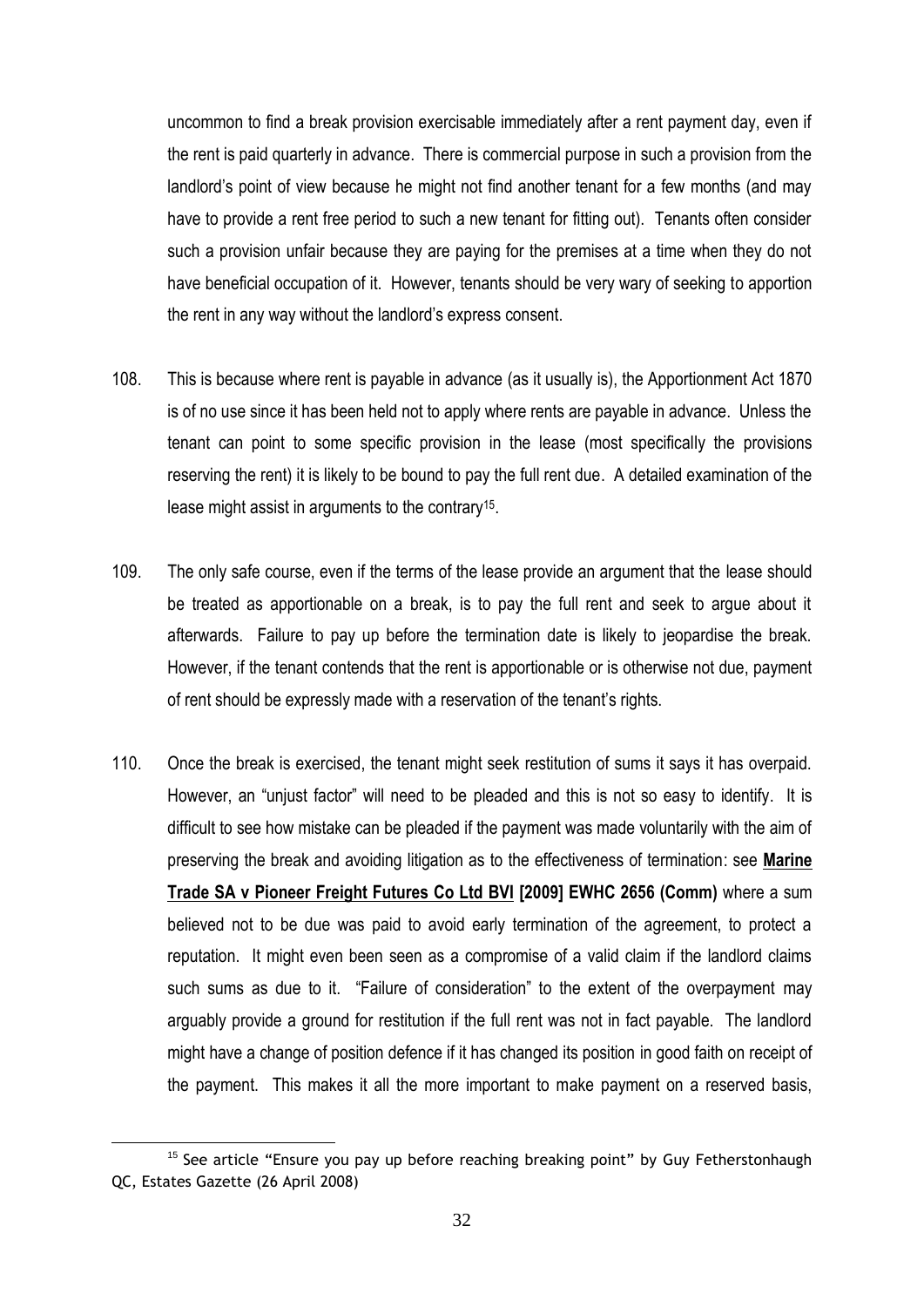although it should be noted that in a recent article16, Guy Fetherstonhaugh QC remarks that there may be some tactical advantage to not paying under protest, in order to seek to subsequently argue mistake.

# **A checklist**

- 111. It will readily be apparent from the above, that a tenant seeking to exercise a break must get his house in order at the earliest opportunity. The following is a useful checklist:
	- (1) The break clause should be examined in detail *at the earliest stage* so that the tenant knows what it has to do (detailed advice at the time of the transaction will enable the tenant and its team to diarise key dates);
	- (2) The tenant should ask itself, "when must the notice be served and what are its requirements?" This will require the tenant's representative to read the terms of the lease in full, not just the break provision. In particular the service provisions should be examined. If in doubt as to who to serve, serve everyone. Further, does the tenant need to have complied with other covenants at the time of notice?
	- (3) In drafting notices, check and check again. Do full searches of the Land Registry and Companies House on the day of service. Check company numbers as well as names. Do not rely on historic evidence of ownership. If serving on an agent, ensure you have evidence of express authority to accept service. If acting for a tenant, ensure that the person giving the instructions in fact has the correct authority from the tenant, especially he or she is purporting to act for several companies in a group.
	- (4) If compliance is required, when is it required and to what objective standard?
	- (5) If compliance is required, what are the outstanding breaches (if any)? The tenant should obtain expert advice as to any disrepair and as to the works necessary to ensure compliance to the standard required by the break clause. A record should be

<sup>&</sup>lt;u>.</u> <sup>16</sup> "Outstanding rent could turn into a game of Russian roulette, Estates Gazette (30 January 2010)